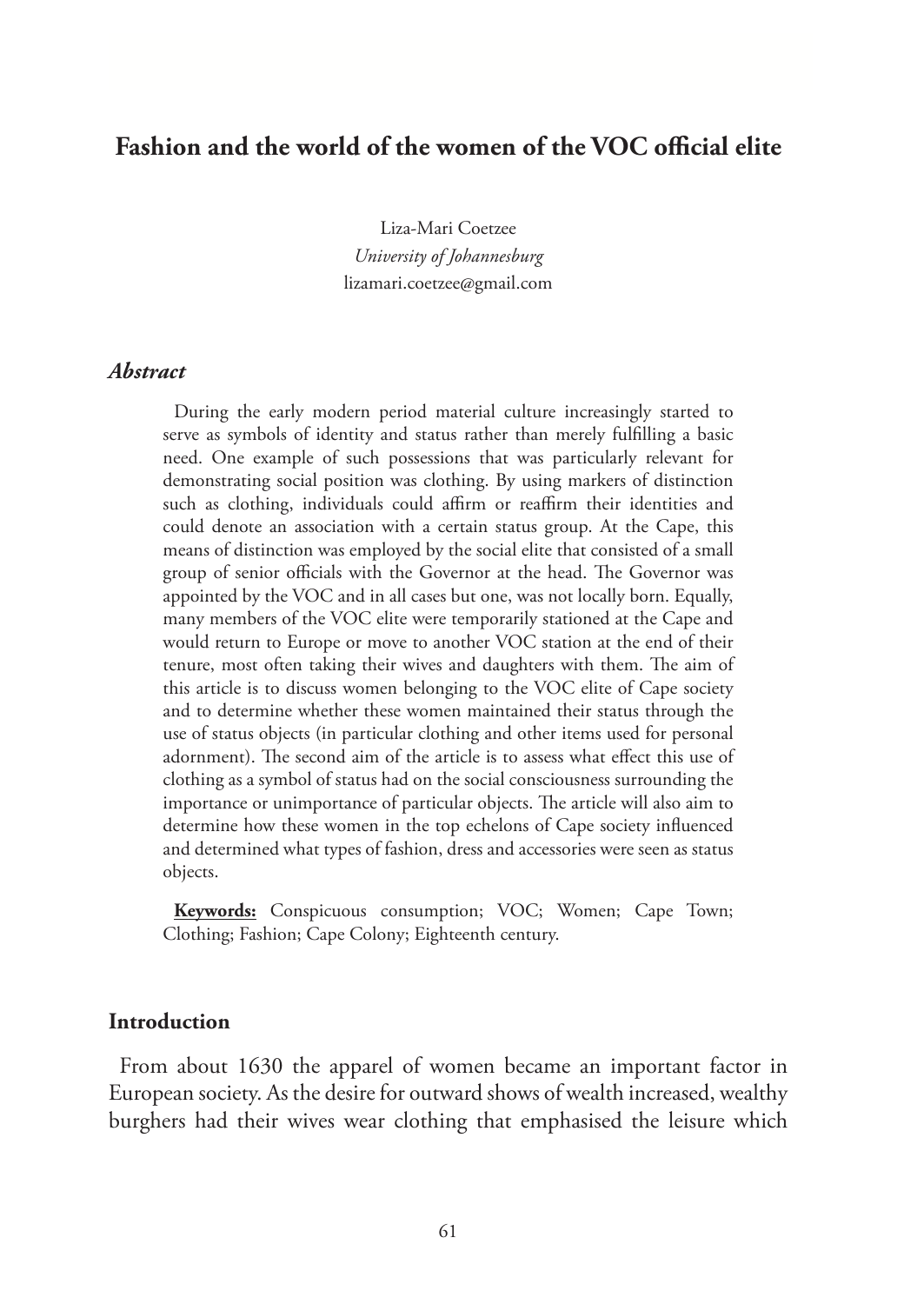her husband's wealth gave her.1 According to an influential article by Georg Simmel, fashion arose as a form of class differentiation in a relatively open/ mobile class society so that the elite could set themselves apart by markers such as a distinct form of dress. This in turn resulted in subordinate classes copying these markers in their efforts to identify with the superior class.<sup>2</sup> As in early modern Europe, the same trend appears to have developed in the newly settled colonies, among others, the Cape of Good Hope. This trend became more markedly obvious as the wealth of the colony increased in the course of the eighteenth century due to the expansion of the local economy. Early in 1755, Ryk Tulbagh received a "plakaat" from Batavia describing the extensive sumptuary laws promulgated by the Governor-General of Batavia, Jacob Mossel, in December of the previous year.

Because of these Batavian laws and the excessive display within the Cape, Governor Ryk Tulbagh promulgated a series of sumptuary laws adapted for the situation at the Cape. These measures were passed to control the display of pomp and thus regulate the "proper" order of society.3 The regulations were in response to circumstances in which, in the opinion of the Hoge Regering in Batavia (who first promulgated the sumptuary laws), excessive display led to individuals "[losing] respect for their betters, and above all those who, though of a higher and more prominent station than they, are not possessed of greater means and so must bear the insupportable from such wastrel Company servants, burghers and other inhabitants".4 Therefore the aim of sumptuary legislation was to draw a clear line between those inhabitants of the Cape of Good Hope and other VOC territories whose positions allowed for pomp and show and those who had delusions of grandeur; the "nouveau riche" of the day.

The aim of this article is to determine to what extent the same phenomenon of using clothing as a marker of distinction occurred in the Cape Colony. This will be done by looking at the social world of Dutch women in colonial society, especially as is applicable to VOC women at the Cape. Case studies of women belonging to the VOC official elite will be analysed in order to determine what role these women played in early colonial society as purveyors

<sup>1</sup> H Freudenberger, "Fashion, sumptuary laws and business", *The Business History Review*, 37(1-2), 1963, p. 40.

<sup>2</sup> H Blymer, "Fashion: From class differentiation to collective selection", *The Sociological Quarterly*, 10(3), 1969, pp. 275-91.

<sup>3</sup> R Ross, *Status and respectability in the Cape colony, 1750-1870: A tragedy of manners* (Cambridge, Cambridge University Press, 2004), p. 9.

<sup>4</sup> JA van der Chijs, *Nederlandsch-Indisch Plakkaatboek, 1602-1811* (16 volumes) (Batavia & The Hague, Landsdrukkerij & M Nijhoff, 6, 1885-1897), pp. 773-774.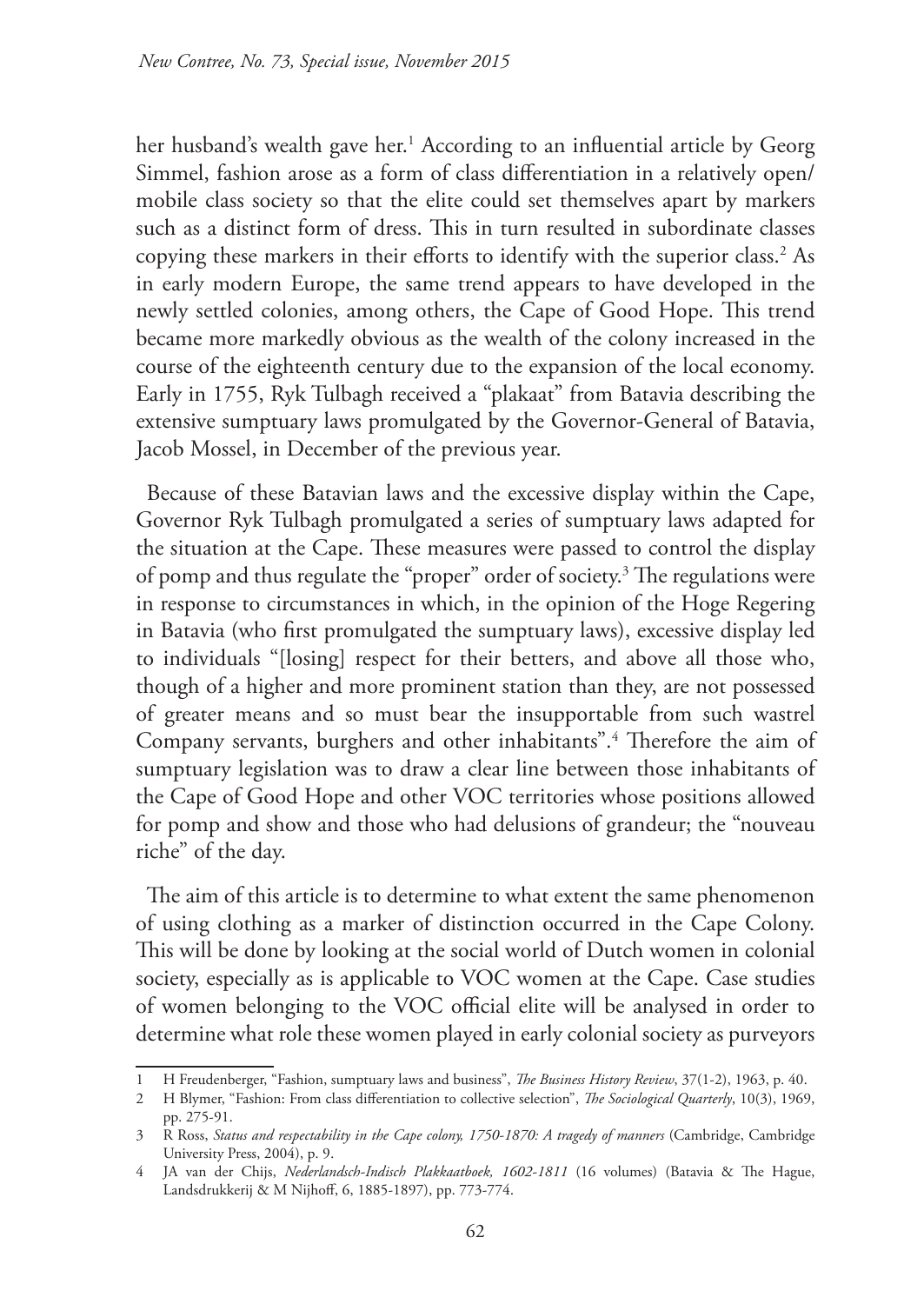of fashion. Finally, the article will look at how this role as purveyors of fashion changed over time as the Colony grew and became more prosperous. By drawing from these various sources the article will uncover the impact that women of the VOC official elite had on fashion and the conspicuous use thereof in the Cape Colony.

#### *Dutch women in the colonial world*

The settlement of Dutch trading posts in the East and at the southern tip of Africa meant that ideas concerning the role of fashion in displaying status were exported to other parts of the world. Dutch culture and social practices remained, initially at least, similar to what they had been in the Netherlands. Initially there was a substantial sex imbalance in the Dutch settlements. Few women accompanied their husbands to the colonies, and most of those who did returned with their husbands to Europe after their period of service. In the establishment phases of the Dutch colonies there were no family ties that bound either Dutch men or women to the colonies. This, however, changed over time. By the mid-seventeeth century in Batavia the wives of senior officials were often from among the immigrant society, born to European parents or to European fathers and local Batavian women or slave women brought to Batavia from either India, the Arakan coast, or the Indonesian archipelago.<sup>5</sup>

What is important, however, is that both the locally born women of European parentage and the women who formed part of the "mestizo" population grew up in a society governed by Dutch practices. In the colonies Roman-Dutch law remained applicable, as were many of the cultural practices of the Dutch, along with some locally adopted practices. Women and men born in the Dutch colonial world would therefore have followed Dutch social practices while having strong economic and family bonds to the colonies. In Batavia, as with other Dutch outposts in the East, many of the locally-born sons of VOC officials would return to the Netherlands to complete their education before returning to re-establish family ties.<sup>6</sup> It is this development of a uniquely local population with Dutch governance and a settled character which led to a more established society essential for the development of social hierarchy.

<sup>5</sup> JG Taylor, *The social world of Batavia: Europeans and Eurasians in colonial Indonesia*, 2 (London & Madison, University of Wisconsin Press, 2004), p. 35.

<sup>6</sup> R Raben & U Bosman, *Being Dutch in the Indies: A history of creolisation and empire, 1500-1920* (Southeast Asia Program Publications at Cornell University, 2008), p. 57.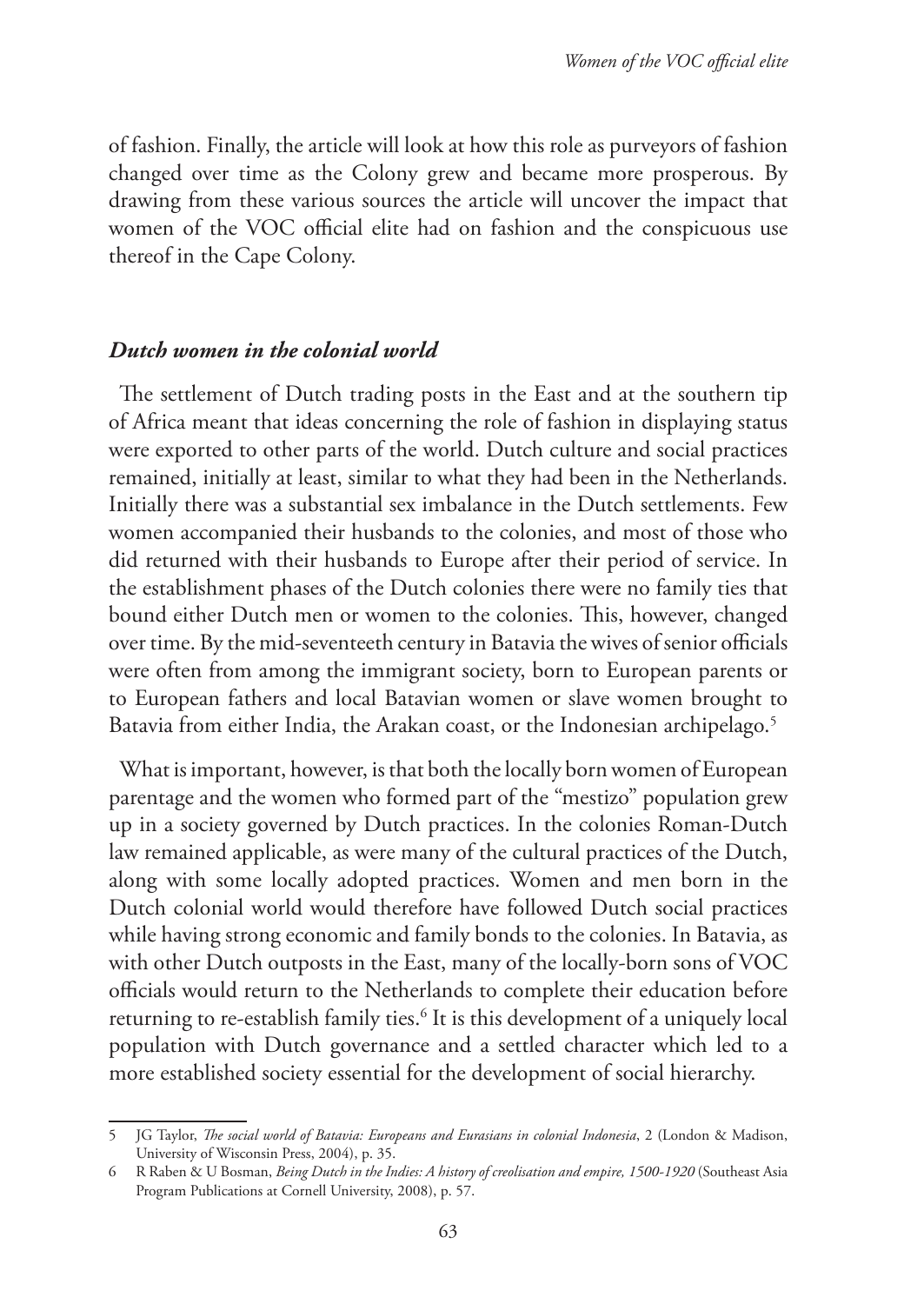The colonial elite in Batavia were an example of this intermixing of the local Asian society that converted to Christianity with the colonial official elite. Nicolaus de Graaff noted of the elite women in Batavia:<sup>7</sup>

The extreme splendour (sic) and hauteur with which the women in Batavia – Dutch, Mestiza and Half-caste too – display especially upon going to and from church… for on such an occasion each is decked out more expensively than at any other time… Thus they sit by the hundreds in church making a show like lacquered dolls. The least of them looks more like a Princess than a burgher's wife or daughter, so that Heaven itself is filled with loathing, especially as they go and come from church, when even the most inferior has her slave follow behind to carry a parasol or sunshade above her head against the fierce heat. Many of these have great hanging silk flops embroidered with golden dragons and ornamental foliage.

As colonial society became more settled, the importance of social hierarchy became more pronounced as can be seen in the quote from de Graaff above. He stresses that these women were not only Dutch, but that they were also of mixed race descent. Under Dutch law all women acquired the nationality and status of their husbands, which is why women of Asian parentage could gain European status when marrying European men. The same holds true for the Cape where women of mixed parentage were taken up in European society.8 Marriage registers show that it was more common for European men to marry women of mixed parentage born at the Cape than freed slave women from elsewhere.9 This can perhaps be attributed to the fact that these women were already versed in the complexities of a colonial society with a distinctly Dutch character.

Although the earliest stage of colonisation of both the East and the Cape resulted in miscegenation, this decreased over time as more and more women of European birth moved to the colonies or were born there to settler parents. Scholars like Anne Stoler have argued that another important characteristic of women in a colonial situation was the fact that European women were agents of imperial culture in their own capacity, even if they did not have any political position. Therefore, these women, either born in the colonies and raised with Dutch values, or newly settled within the colonies, would act as "regulators of culture" in society, whether it be regarding economic, social or any other values important to them. Therefore, the arrival of European

<sup>7</sup> JG Taylor, *The social world of Batavia…*, p. 41.

<sup>8</sup> JG Taylor, *The social world of Batavia…*, p. 49.

<sup>9</sup> HF Heese, *Groep sonder grense* (Protea Boekhuis, 2005), pp. 25-27.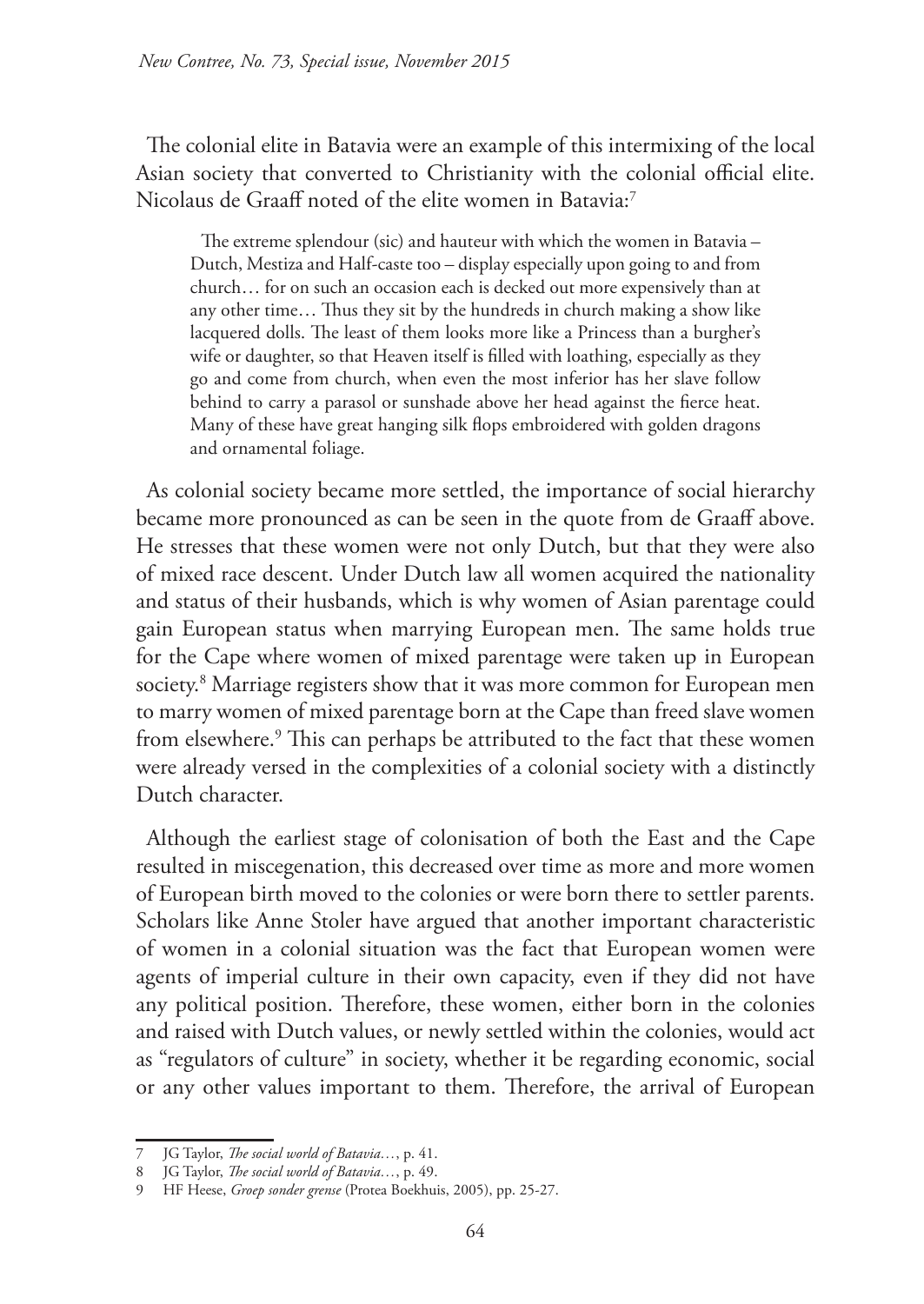women directly coincided with the "embourgeoisement" of colonial society.<sup>10</sup> This means that European women in effect became regulators of social status and hierarchy, establishing what and who was socially acceptable. As such they strongly influenced social practices in the colonies.

Seventeenth-century Dutch women were in some respects an oddity of their time. Compared to women of other European countries, Dutch women were allowed a much freer existence in both a social and a legal sense. So different was the social conduct of seventeenth century Dutch women that Fynes Moryson, an English traveller who toured Europe, was shocked to find that Frisian women were allowed to assume control over the family budget, among other things.<sup>11</sup> What was perhaps even worse in his view was that Dutch women were allowed many more social liberties than their European contemporaries. The greater social liberties permitted to Dutch women can be attributed to many factors; one being the legal status of Dutch women compared to other European women. Thus Joseph Shaw in 1709 opined during his travels in the Netherlands that "being better provided for by the laws of their country than in other nations [they] are not forced to trust to their wits, nor put on those poor pitiful shifts to jilt mankind and bubble their husbands for money".12

The legal provisions made for Dutch women as referred to by Shaw date from the Middle Ages, enabling women to, among other things, inherit property in their own right. Although Dutch thought on the legality of private property was not as liberal as today, provisions were made for the protection of a woman's possessions. For example, although the property of a Dutch woman formally came under her husband's legal authority, women retained the right to a reversion of property ownership. This would happen in situations where the husband died and a woman could retain her possessions as well as those personal items belonging to her such as clothing. Furthermore, it usually happened that the law saw property acquired during the marriage as having joint ownership, belonging to both the husband and wife.<sup>13</sup>

<sup>10</sup> AL Stoler, "Making empire respectable: The politics of race and sexual morality in twentieth-century colonial cultures", A McClintock, A Mufti & E Shohat (eds). *Dangerous liaisons: Gender, nation and postcolonial perspectives* (Minneapolis, University of Minnesota Press, 1997), p. 351.

<sup>11</sup> S Schama, *The embarrassment of riches: An interpretation of Dutch culture in the Golden Age* (Berkeley, University of California Press, 1987), p. 403.

<sup>12</sup> S Schama, *The embarrassment of riches…*., p. 404.

<sup>13</sup> S Schama, *The embarassment of riches*…, p. 405. For a fuller discussion of this, see A Schmidt, *Overleven na de dood: Weduwen in leiden in de Gouden Eeuw* (Amsterdam, Prometheus / Bert Bakker, 2001), Chapters 3-4.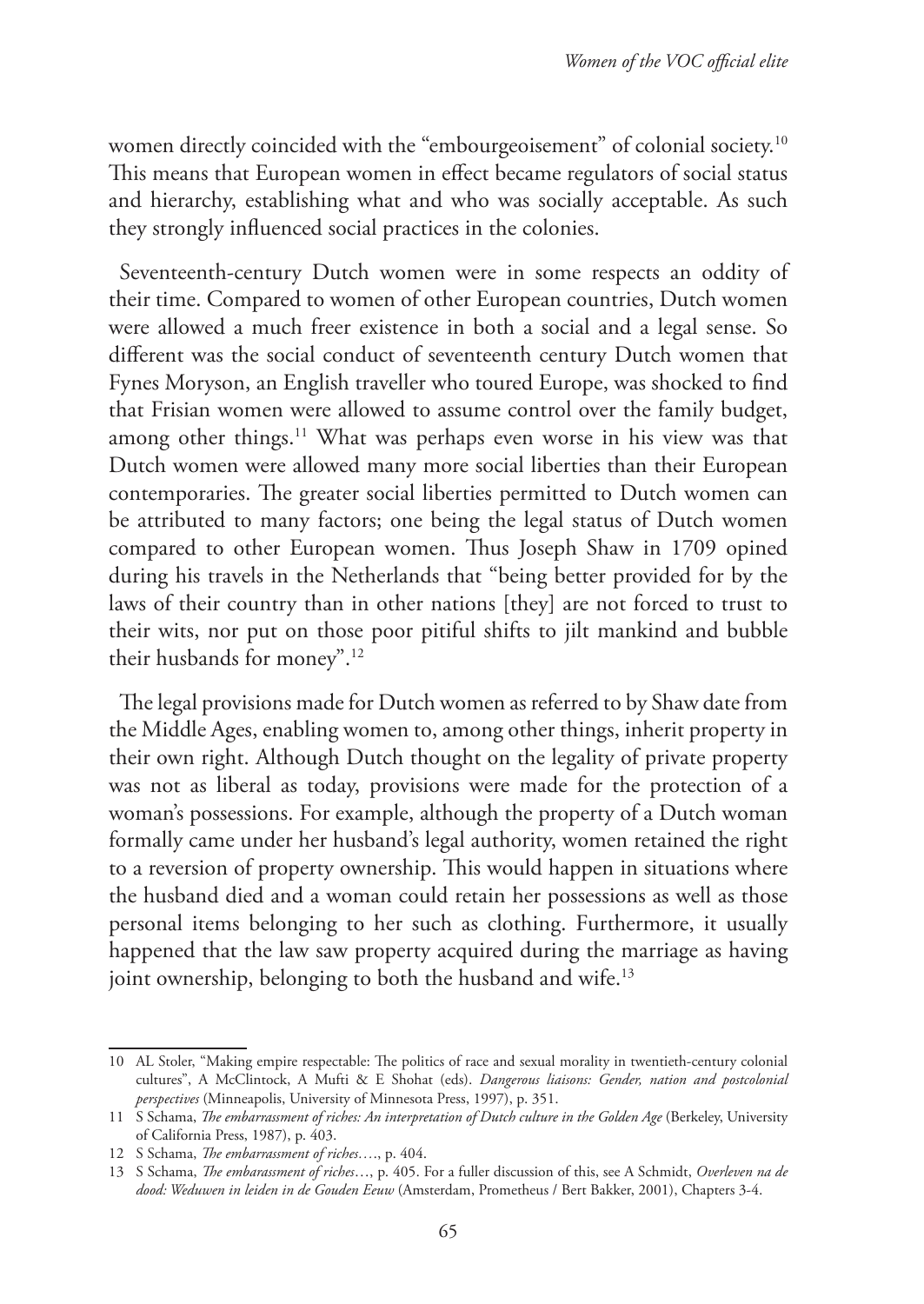A woman's property was also protected from a husband who squandered her part of the estate, or if she felt that he was mismanaging it or abusing his right as guardian of the property. Furthermore, unmarried women who fell pregnant could sue the child's father, either to get the father to marry the pregnant woman or to provide a dowry for the pregnant woman in order for her to marry someone else. The father could also be forced to pay the costs for the delivery of the child and could even be obliged to pay towards the child's maintenance.14 Dutch women were also very much part of the merchant system. With their husbands' permission they could obtain the authority needed to make commercial contracts and notarise documents. This was even more prevalent among widows who took over their family's business dealings upon the death of their husbands.15

# *The VOC official elite at the Cape*

In Western Europe, sumptuary laws were common with regard to dress, dating back as far as Carolingian times. In 1279, even the Pope fulminated against the "immodest ornamentation" of his flock and by the mid-fourteenth century sumptuary laws existed in almost every country in Western Europe. In the Low Countries, however, dress codes had not existed, and only one edict regarding extravagant dress was issued in Flanders in 1497. This changed when the Dutch started establishing outposts in the East. Dress now became a way of distinguishing those who held power from those who did not. Additionally, the Dutch rulers of Batavia did something their confreres in the Republic never did and laid down a major sumptuary law in 1754. This issuing of sumptuary legislation replaced six previous edicts that were issued over the course of the previous century and aimed at reducing the splendor and display of the people living in Batavia and other towns under the control of the VOC.16

Sumptuary legislation had far-reaching practical implications, to the point that these laws regulated not only the display of wealth but even the apparel of people. These regulations were not completely alien but emanated in part from the social structure of colonial Dutch society. There were various attempts to

<sup>14</sup> S Schama, *The embarrassment of riches…*, p. 405. For more on this topic, see van M der Heijden, *Huwelijk in Holland: Stedelijke rechtspraak en kerkelijke tucht, 1550-1700* (Amsterdam, Bert Bakker, 1998), Chapter 6.

<sup>15</sup> S Schama, *The embarrassment of riches…*, p. 407.

<sup>16</sup> R Ross, *Clothing, a global history* (Polity Press, 2008), p. 41.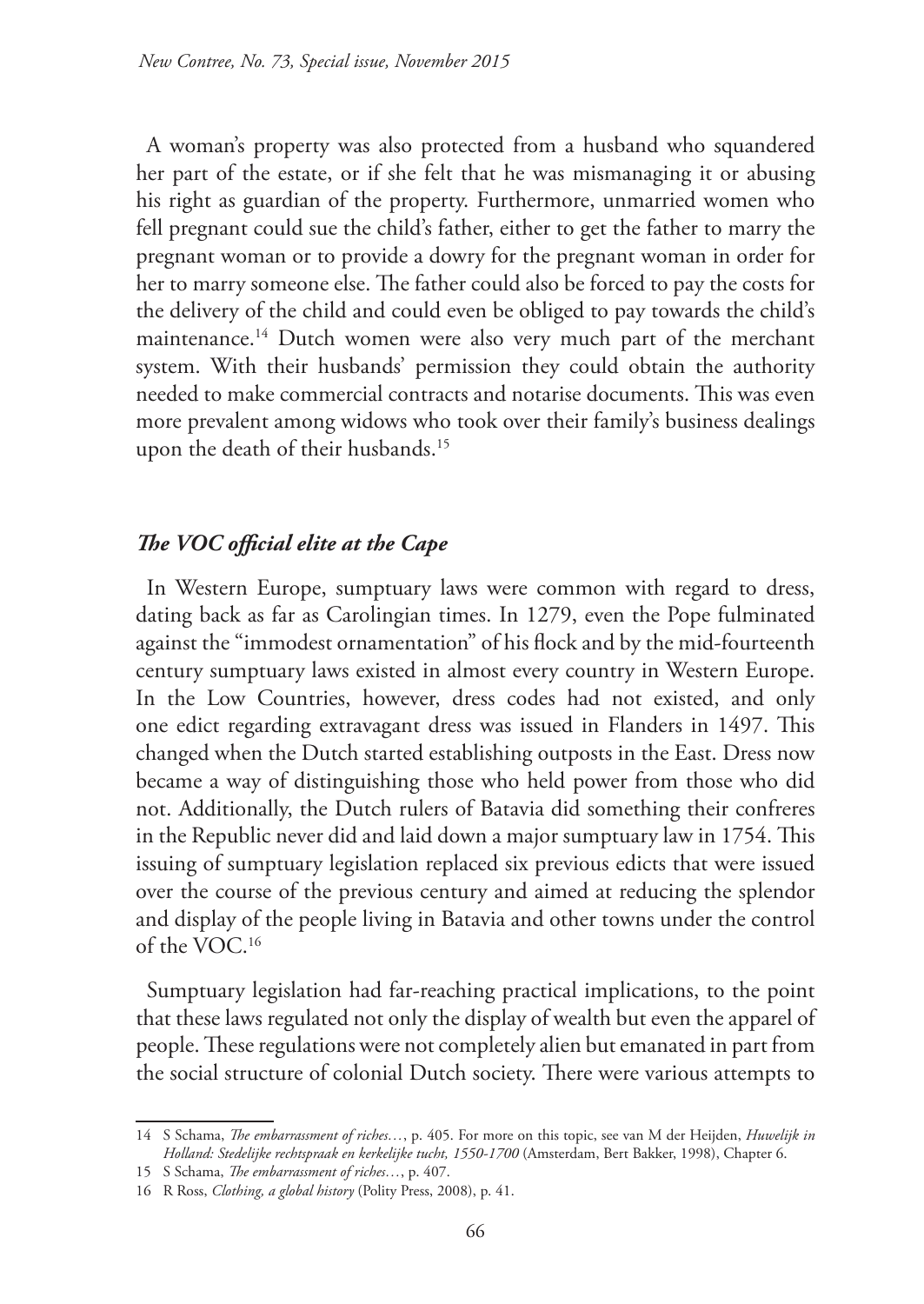regulate display throughout the history of VOC settlements, although at the Cape this would only become a problem in the second half of the eighteenth century.17 During this time there was a growth in the consciousness of rank and status in the Netherlands, a fact which filtered through to the small community at the Cape.18 The influence of Dutch ideas and culture on the colonial outposts of the VOC is supported by a recent analysis of the Dutch culture in Asia which demonstrated that being culturally Dutch remained the most important elite qualifier throughout the eighteenth century.19 Elite status could not be bought but could be acquired through conspicuous consumption of goods associated with elite Dutch culture. As most of the VOC official elite at the Cape of Good Hope were not born at the Cape, and many first served in the East before coming to the Cape and returned to the Netherlands upon retirement, there is reason to suggest that the display of "Dutch" (as opposed to colonial) culture was an important qualifier of belonging to the elite. Schutte writes that:<sup>20</sup>

Even when certain official families had settled at the Cape, sometimes for generations, they retained the stamp of belonging to the Company rather than to the citizenry. This was particularly true of officials in higher ranks; among the lower ranks there seems to have been a stronger inclination to settle.

At the Cape there were a large number of VOC officials (including soldiers) who outnumbered the adult male burghers until well into the eighteenth century. In fact it was only around 1755 that the number of male adult free burghers exceeded the number of officials.<sup>21</sup> There was great differentiation in rank and status among the officials at the Cape. According to Schutte the gap was pronounced between the different officials, with an enormous gap existing between a councillor of India and a bookkeeper, and a colonel and a surgeon; even if all of them had the prestige of being listed on the Roll of the Qualified ("Rolle der Gequalificeerden").22

<sup>17</sup> R Ross, *Status and respectability in the Cape colony, 1750-1870: A tragedy of manners* (Cambridge, Cambridge University Press, 2004), p. 14.

<sup>18</sup> K Schoeman, *Dogter van Sion: Machtelt Smit en die 18e-eeuse samelewing aan die Kaap, 1749-1799* (Kaapstad, Human & Rousseau, 1997), p. 29.

<sup>19</sup> R Ross & A Schrikker, "The VOC Official Elite", N Worden (ed.), *Cape town between east and west: Social identities in a Dutch colonial town* (Johannesburg & Hilversum, Jacana & Verloren, 2012), p. 27.

<sup>20</sup> G Schutte, 1989, "Company and colonists at the Cape, 1652-1795", R Elphick & H Giliomee (eds), *The shaping of South African society, 1652-1840* (Cape Town, Maskew Miller Longman, 1989), p. 297.

<sup>21</sup> For example, in 1732 there were 1 016 VOC officials (including soldiers) but only 717 adult male free burghers at the Cape, G Schutte, "Company and colonists at the Cape*…*," R Elphick & H Giliomee (eds), *The shaping of South African society, 1652-1840...*, p. 295.

<sup>22</sup> G Schutte, "Company and colonists at the Cape…", R Elphick & H Giliomee (eds).. *The shaping of South African society…*, p. 296.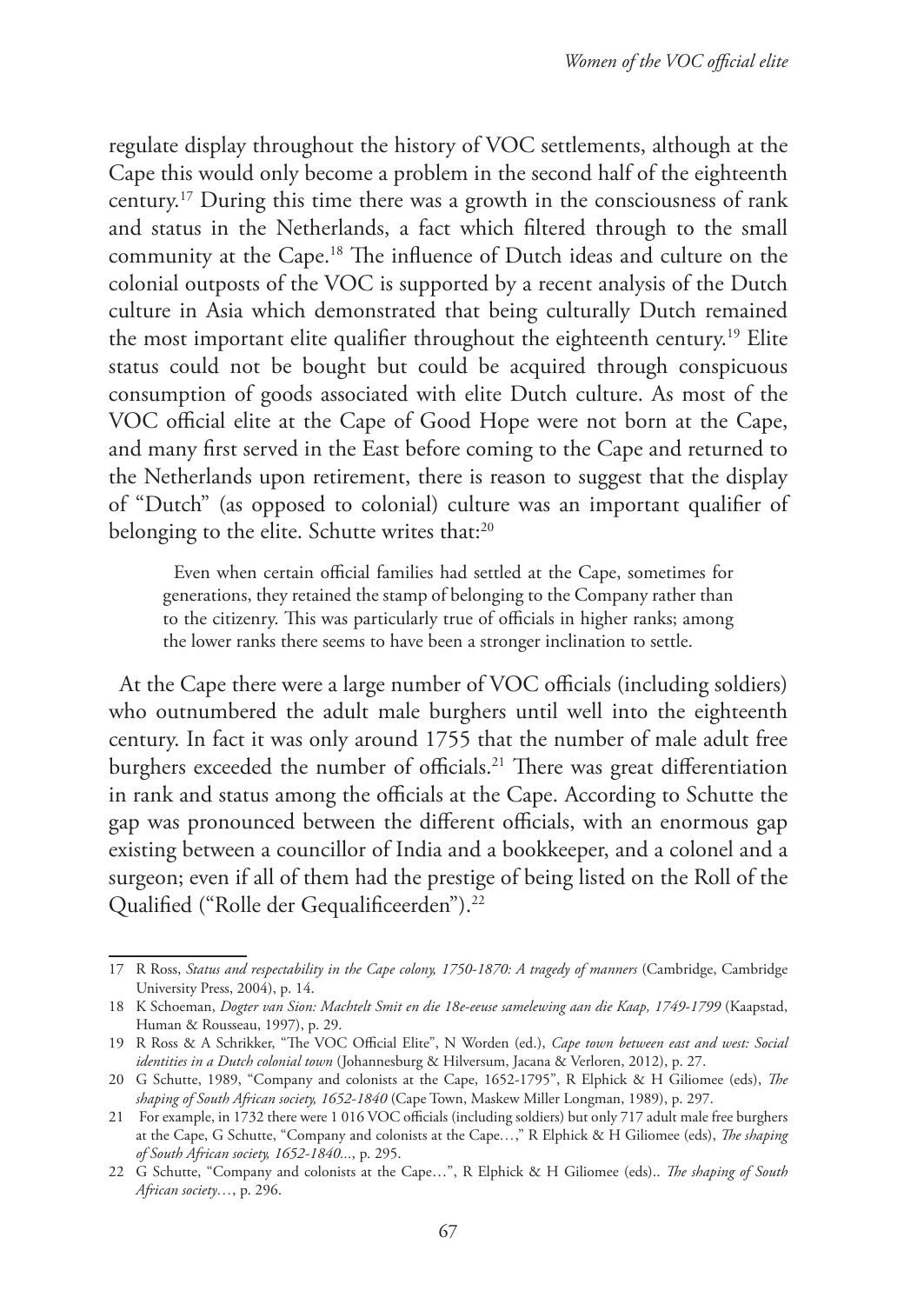The number of high and middle ranking officials at the Cape increased threefold from about 30 to 90 in the eighteenth century. The highest position a Company servant could attain was membership of the Council of Policy, a body consisting of the "Secunde" (deputy governor), the fiscal, cellar master, the secretary of the council, the cashier, the warehouse master and the master of the garrison, all of whom were presided over by the Governor.<sup>23</sup>

The VOC divided its employees according to rank as well as position. An individual's rank referred to a combination of his work, function, salary and status. For example, Jan van Riebeeck was head of the Cape settlement and was referred to as the Commander ("Commandeur"). His rank, however, was that of a Merchant which refers to his position in the Company hierarchy, as well indicating his salary bracket. In reality there were three groups or hierarchies, reflecting the various branches of the VOC's activities: from soldier to general, from sailor to captain at sea, and from scribe to governorgeneral.24

The occupants of these posts and their families were the top of the elite in Cape society and were treated accordingly, and in later years their position as such was protected by the sumptuary legislation. The status of high-ranking officials was further reinforced by the day-to-day rituals and practices of society. An official with the rank of Merchant or Senior Merchant could immediately be recognised by his dress.25 Senior Merchants were allowed to wear velvet clothing and Junior Merchants were permited to wear silver or gold shoe buckles. More important for the purpose of this article is the dress of the wives of highranking officials. Ladies of high social ranking could also be distinguished by the clothing and jewellery they wore, which after 1755 was also regulated by sumptuary legislation. According to Ross it is "perhaps because the public world of the Cape was so exclusively male [that] the distinctions of rank were stressed particularly by the elite women of the Colony".26 Because women could not hold public office they instead expressed their rank through the use of highly conspicuous goods such as clothing. Women could not break away from the status of the men in their lives, be it fathers or husbands, except in the event of widowhood when they could become the heads of their own independent households.27

<sup>23</sup> R Ross & A Schrikker, "The VOC official elite…", N Worden (ed.) *Cape town between east and west…,* p. 28.

<sup>24</sup> TANAP, "Introduction to the resolutions of the council of policy of the Cape of Good Hope" (available at www. tanap.net, as accessed on 8 April 2014).

<sup>25</sup> R Ross & A Schrikker, "The VOC official elite…", N Worden (ed.) *Cape town between east and west...,* p. 35.

<sup>26</sup> R Ross, *Status and respectability in the Cape colony…,* p. 15.

<sup>27</sup> R Ross*, Status and respectability in the Cape colony..*., p. 16.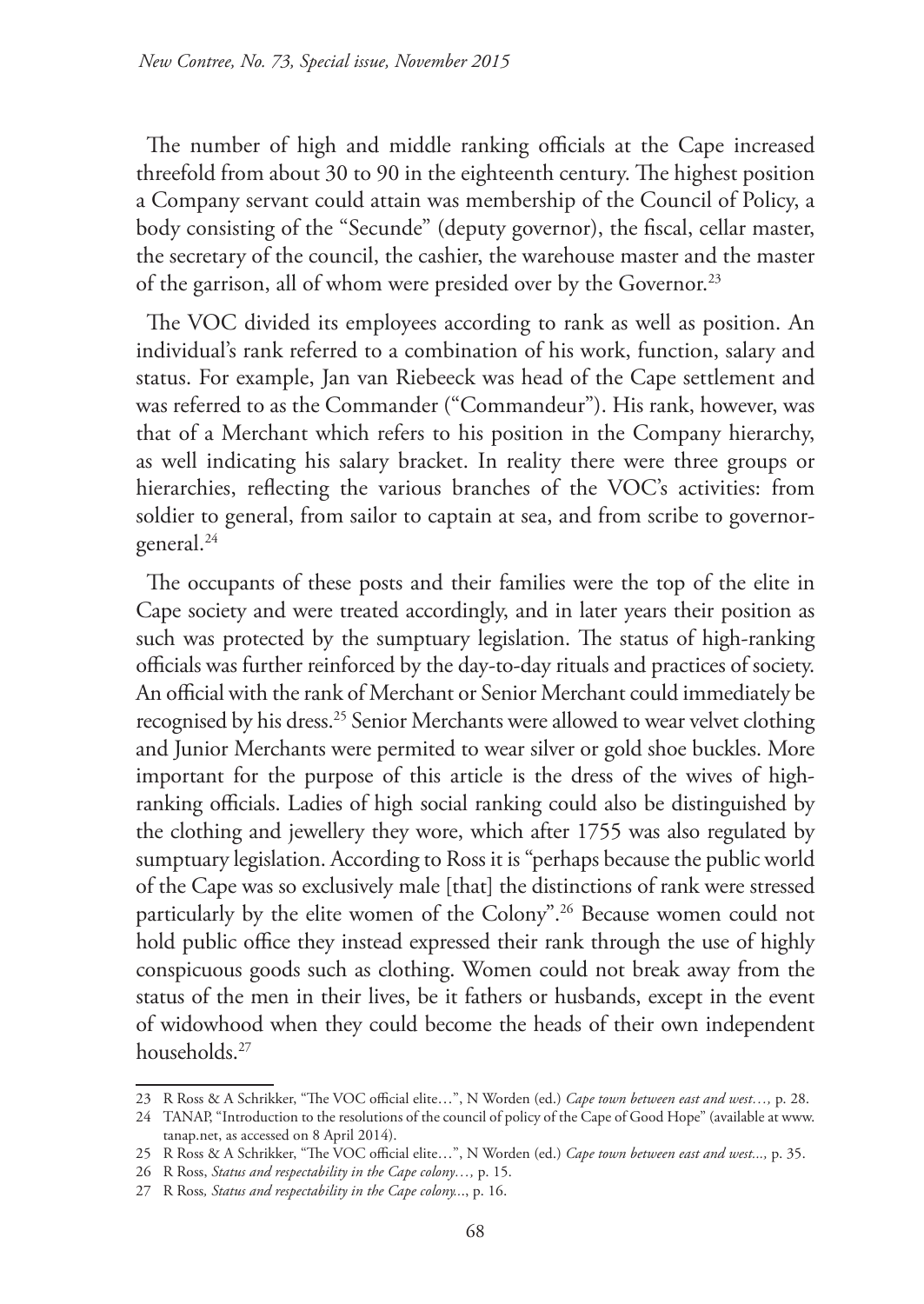## *Women and status at the Cape*

The dependency of women in Cape society on the rank of either their husbands or fathers is expressed in OF Mentzel's writings on the culture of the Cape Colony. Of the women he writes:<sup>28</sup>

Should a woman meet a number of other women whom she did not know before, she would talk affably with them, but sooner or later impress upon them, unconsciously perhaps, that she must be treated with the consideration that her husband's rank, or perhaps her own conceit, entitle her to.

He later adds:29

A & B were, as girls, the closest friends – more than sisters to each other. Both were daughters of under-merchants [i.e. junior merchants], but A had social precedence over B because her father was senior in rank to B's father. Both married under-merchants but B's husband was senior in standing to A's. All at once B's presence became hateful to A. Their long friendship was at an end. A avoided B whenever she could; she would not go to any function were B was expected. Nothing that B had done was responsible for this change in A's attitude. The fact was that by marriage their social status had changed. B had now precedence over A because of her husband's rank, and A could not become reconciled with the change. Most ladies hold that A's conduct was right and proper; that there was no other way; to me it all seems very petty.

A final example of the importance of rank to especially women is this description by Peter Kolb, who lived in the Cape between 1705 and 1713:<sup>30</sup>

... dat't ceremonieel wegens den rang alhier, en door gantsche Indie, veel stipter nagekomen word als in Europa; aangezien niemand den anderen zal wyken als zyn rang hem de bovenhand geeft; de wyfjes zyn voornamelyk in dit stuk oplettende, en ten eersten op haar paardje als zy zien dat eene andere aan't hogerend zit die zo hoog in rang niet is als zy.

#### Mentzel sheds further light on the social interaction between women:<sup>31</sup>

Formality governs the interchange of visits among the ladies of the town. Among them social distinctions are sharply graded; pomp and circumstance play a leading role in determining rules of etiquette. Before one lady will visit

<sup>28</sup> OF Mentzel, *A geographical-topographical description of the Cape of Good Hope*, Part 2 (Cape Town, Van Riebeeck Society, 1925), p. 108.

<sup>29</sup> OF Mentzel, *A geographical-topographical description of the Cape of Good Hope...*, p. 107.

<sup>30</sup> P Kolb, *Naaukeurige en uitvoerige beschrijving van de Kaap de Goede Hoop* (Amsterdam, Balthazar Lakeman, 1727), 2, p. 301. Translation: There is ceremony in rank here, as in the entirety of the Indies. It is followed much more strictly than in Europe since no one will deter if his rank gives him the upper hand. The women especially are particular about this and are the first to defend their honour if they see someone of lower rank placed higher than themselves.

<sup>31</sup> OF Mentzel, *A geographical-topographical description of the Cape of Good Hope...*, p. 107.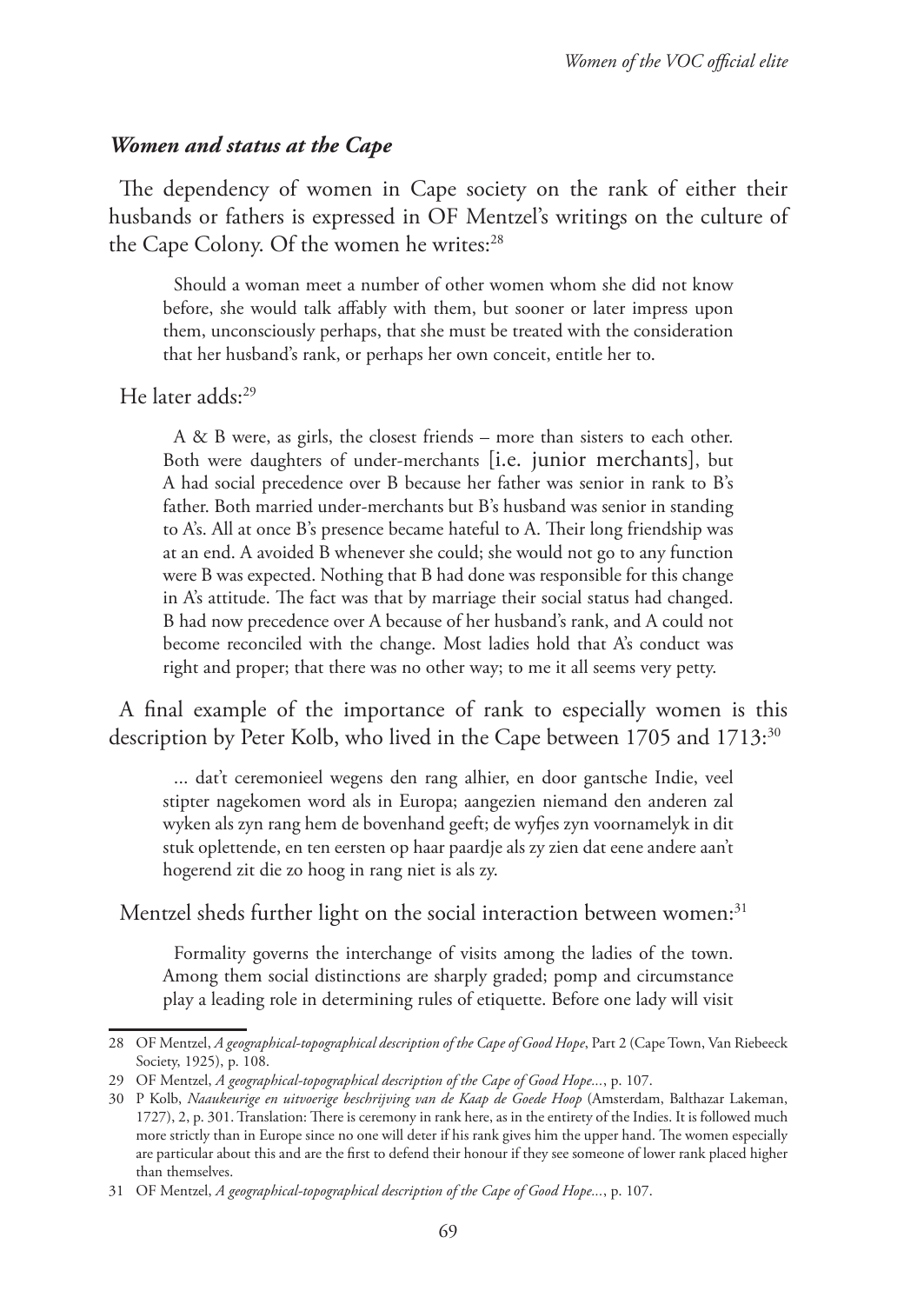another due notice of her intentions is given; etiquette demands that as well as commonsense, since the other party must be given an opportunity to receive her visitor in proper state. At no place, however, in the whole world are the minutiae of calling so elaborately worked out and so slavishly followed as by the ladies of the Cape.

Mentzel writes that although society at the Cape was relatively small and for that reason different social classes mixed freely, he was still mindful that "social distinctions [were] sharply graded". In VOC Cape Town there existed a heightened awareness of status and rank, sharply accentuated by the variety of different ranks and positions that existed within the town. Worden asserts that the main reason for the existence of this need to constantly defend one's identity was the constant influx of newcomers and strangers in the settlement. In this transient society it was essential to defend one's position, especially as it was susceptible to change in a fluid society such as that which existed at the Cape in the early eighteenth century.32 As is illustrated in Mentzel's description of the deterioration of the relationship between girls "A" and "B", consciousness of social position was strictly adhered to. Furthermore, although it is not mentioned directly, the piece suggests how important appearance was to someone who received a visitor since she needed proper notice in order to receive her guest in the "pomp and circumstance" of the day. The importance of a woman's appearance is impressed upon the reader when Mentzel subsequently writes that upon the caller's return home she would report on "how her friend looked".33

Senior VOC officials were, with the exception of Hendrik Swellengrebel, never born at the Cape, and rarely settled there after they retired from their posts.34 These senior officials tended to be closely linked to networks in the East and the Fatherland which made them different from settled burgher society at the Cape. These trade and familial networks placed senior VOC officials and their wives in positions gatekeepers of European goods, news and fashion at the Cape. VOC officials and their wives used this access to, and knowledge of, European fashion and goods to reaffirm their dominance in the social hierarchy. According to Veblen's theory of conspicuous consumption, which argues that highly conspicuous goods are used in order to gain status, there are two motives for their consumption. The first is individual comparison,

<sup>32</sup> N, Worden, "Public brawling, masculinity and honour, N Worden (ed.), *Cape town between east and west: Social identities in a Dutch colonial town* (Johannesburg & Hilversum, Jacan & Verloren, 2012), p.196.

<sup>33</sup> OF Mentzel, *A geographical-topographical description of the Cape of Good Hope...*, p. 107.

<sup>34</sup> Even Swellengrebel moved to the Netherlands with his family upon retirement.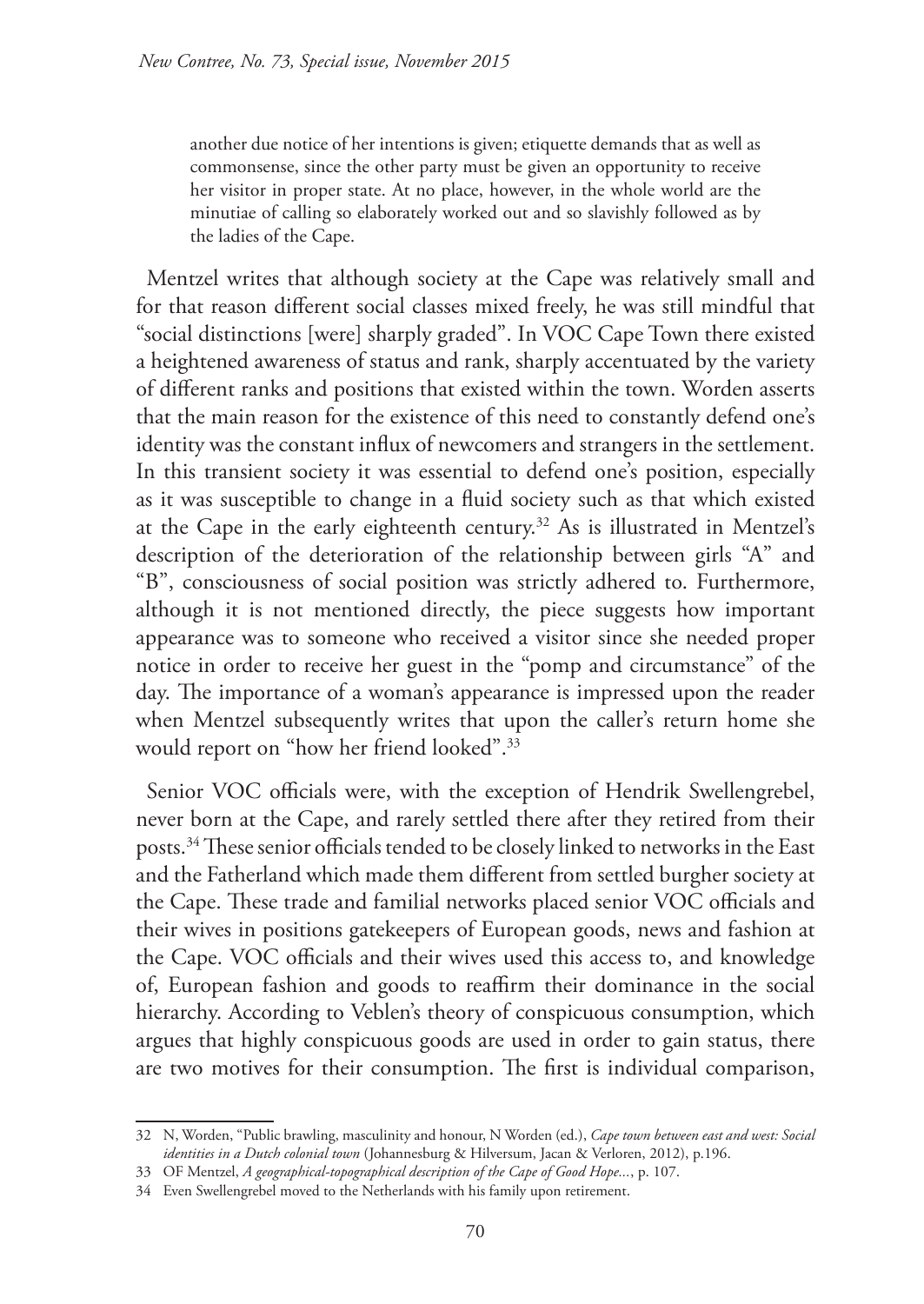which is the use of conspicuous goods by members of a higher class in order to distinguish themselves from the lower classes. That this form of consumption was practised at the Cape in relation to clothing and other forms of personal adornment is clear from the sumptuary legislation of 1755, which limited the wearing of certain types of clothing to the VOC official elite.

The second motive for the conspicuous consumption of goods is "pecuniary emulation", which is the consumption of conspicuous goods by members of a lower class in order to be associated with the members of a higher class. Sumptuary legislation at the Cape suggests that this form of conspicuous consumption through emulation must have occurred as restrictions were placed on the types of materials the lower classes were allowed to wear. The sumptuary legislation of 1755 determined that:<sup>35</sup>

No women below the wives of junior merchants, or those who among citizens are of the same rank, may wear silk dresses with silk braiding or embroidery, nor any diamonds nor mantelets [a short cloak]; and although the wives of junior merchants may wear these ornaments, they shall not be entitled to allow their daughters to wear them. All women, married or single, without distinction are prohibited, whether in mourning or out of mourning, under penalty of 25 rixdollars, to wear dresses with a train.

The importance of fashion to those women who did not belong to the elite can be gleaned from the writings of the burgher woman, Hester Venter, who was born in 1750. Her family lived close to what was then the frontier of the Colony, but even in this isolated location her writing demonstrates how pervasive the importance of clothing was, and that there was a deep-rooted belief that a person's appearance went hand-in-hand with their status:<sup>36</sup>

Namate my jare van twaalf en dertien verbygaan, het die weke gemoedsgesteldhede van my kinderjare verdwyn. Ek het so sonder gedagte in die wêreld voortgegaan, ja, sou ook al die prag en die modes wou nagevolg het as my geringe staat so iets toegehelp het, maar ek kon dit nie regkry nie. My ouers was arm, en my vader het my skerp verbied om mee te doen en ons streng in orde gehou.

The desire of the lower classes to emulate their social superiors is further supported by the evidence in a letter written from an unknown writer to

<sup>35</sup> SD Naudé & PJ Venter (eds), *Kaapse Plakkaatboek III, 1754-1786* (Cape Town, Cape Times, 1949), p. 12.

<sup>36</sup> K Schoeman (ed.), *Die Suidhoek van Afrika: Geskrifte oor Suid Afrika uit die Nederlandse tyd, 1652-1806* (Pretoria, Protea, 2002), p. 80. Translation: "As my twelfth and thirteenth year passed, so did the weak feelings of my childhood. Without thought I went through the world, yes, I would have liked to follow the beauty and fashions of the day if my poor state allowed it, but I could not. My parents were poor and my father strictly forbade me to take part in it".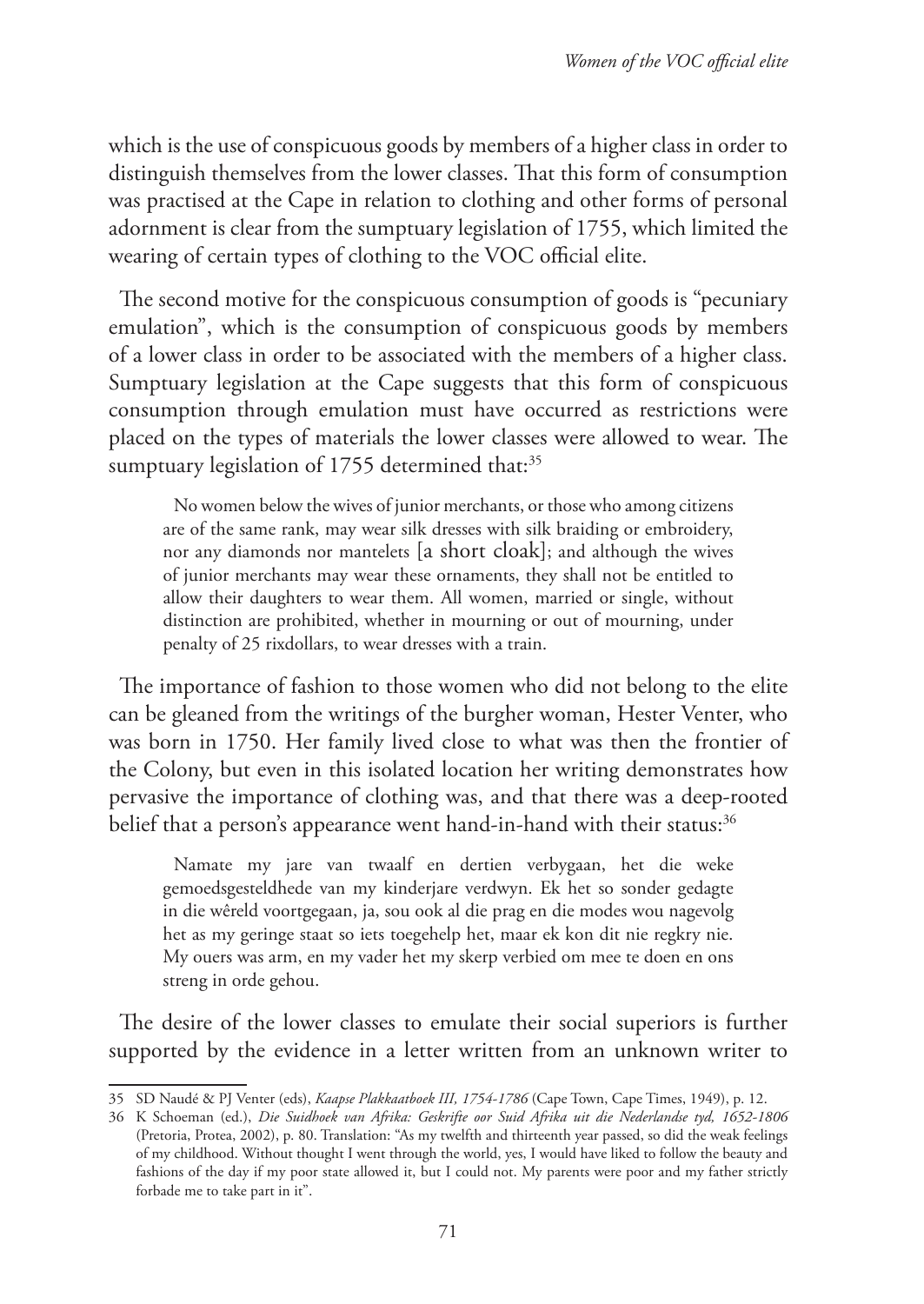Hendrik Swellengrebel junior in 1779. In the letter the writer complains that:37

No one is interested in work and everyone, even in the lowest classes, wants to live in luxury. This cannot last. Money is getting scarcer and scarcer. Wealth consists in paper money, houses, slaves and furniture, and frivolous French finery among the women …

#### *Women, prestige and fashion*

That the wives of senior officials saw themselves as being of superior social position is suggested by Mentzel when he writes: "Wives of lesser officials and of wealthy burghers are not so narrow in their outlook as the ladies of high degree".38 The distinction between the "ladies of high degree" and those who were socially below them was performed through the dress and possessions of the socially influential. In order to maintain the social hierarchy it was important for the men and women of the VOC official elite to assert their position through the use of highly conspicuous goods, a privilege which was protected through sumptuary legislation. The most important aim of the protection of status and rank for the VOC was to maintain the impression of the power and prestige of the Company in the eyes of its lower-ranking officials.39 In order to do so, the use of conspicuous goods by those of lower rank was restricted.

Clothing, being one of the items restricted by the sumptuary legislation, was an important tool for the establishing of the social precedence of the VOC official elite and their wives. Besides this, the wives of VOC officials had greater opportunity of accessing the newest fashions from Europe via the VOC's extensive trade network. This enabled high-ranking women to acquire the latest fashions, which would trickle down to the lower ranks as affluent members of society attempted to imitate the newest styles. Since much of the clothing worn was hand-made at the Cape, copying the newest style of dress did not depend on importing ready-made clothes; instead it relied on the skill of the individual. John Barrow gives some insight into this process when he writes of Cape women in the 1790s:<sup>40</sup>

<sup>37</sup> GJ Schutte (ed.), *Briefwisseling van Hendrik Swellengrebel Jr. oor Kaapse Sake, 1778-1792* (Cape Town, Van Riebeeck Society,1982), p. 318.

<sup>38</sup> OF Mentzel, *A geographical-topographical description of the Cape of Good Hope...*, p. 108.

<sup>39</sup> K Schoeman, *Dogter van Sion…*, p. 29.

<sup>40</sup> K Schoeman*, Dogter van Sion...*., pp. 234-235.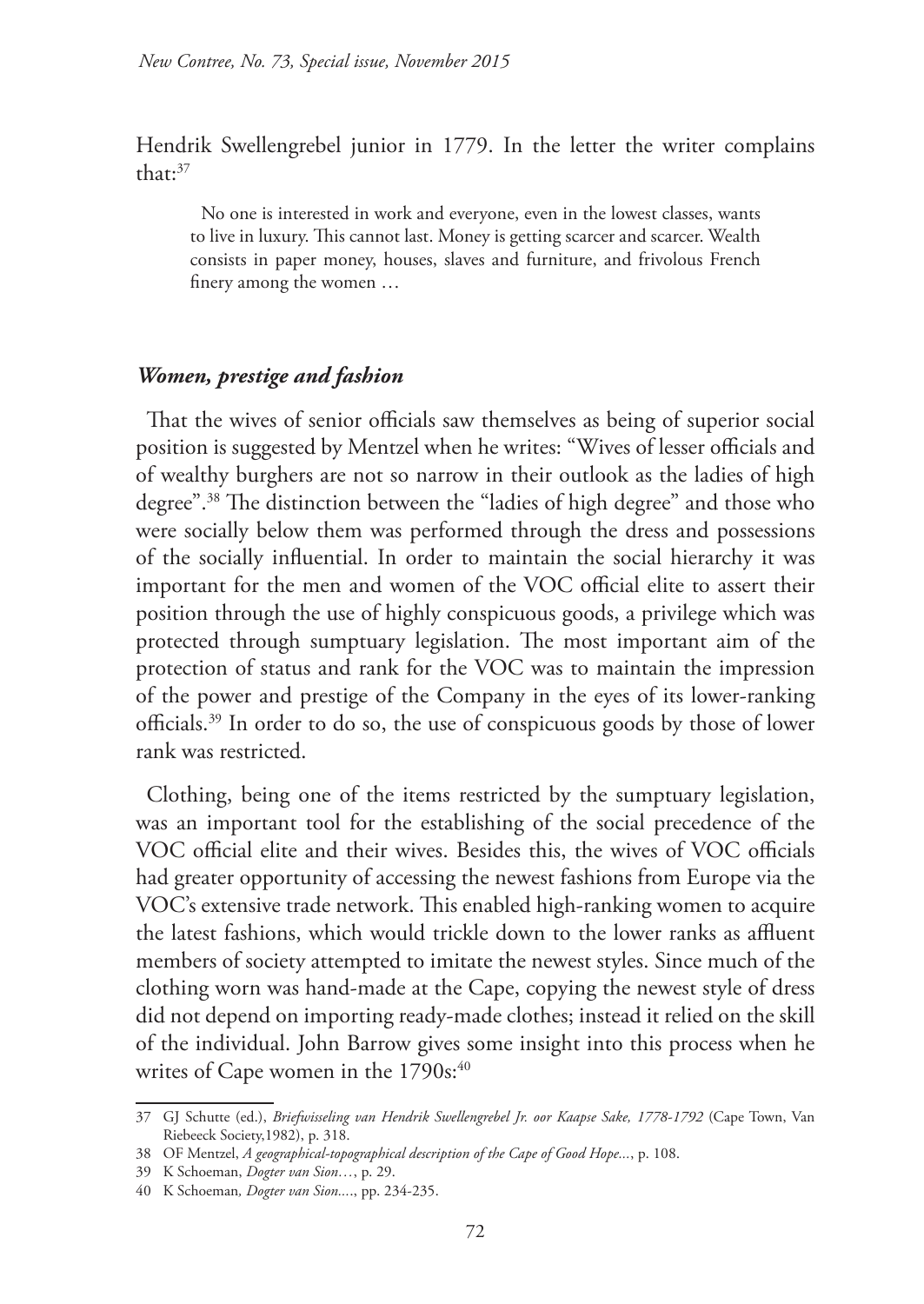They are expert at the needle, at all kinds of lace, knotting and tambour work, and in general make up their own dresses, following the prevailing fashions of England brought from time to time by the female passengers bound to India.

In the same way other visitors "en route" to the East would aid the diffusion of fashions from Europe, especially French styles which were particularly favoured by the women at the Cape during the last quarter of the eighteenth century. Cornelis de Jong, who resided in the Governor's house at the Cape in the 1790s and who subsequently came into contact with the highest echelons of Cape society, later writes of the women of the VOC official elite:<sup>41</sup>

Alles is te rijk; wetende dat zij zooals alle vrouwen, tooisel noodig hebben, vindt men haar zelden ongekapt of zonder opschik. De strikjes, de linten en gazen zijn met veel zorg en overleg geplaast.

Despite the relatively small size of the settlement at the Cape, there was occasion enough for prominent women to show off the newest fashions. Celebrations were held at the Castle on special occasions, among them the birthday of the Governor and the Prince of Orange. These events would be attended by high-ranking officials and prominent free burghers and would be grand affairs with a feast, music and dancing. Of the women, Le Vaillant writes in 1790 that he was "surprised to see that the women dress and adorn themselves with the same fastidious elegance as our French ladies, but they have neither their style nor their graces".42 Le Vaillant adds further that the women at the Cape were "mad about dancing; thus rarely a week passes without several balls taking place",<sup>43</sup> thus ensuring that sufficient social occasions existed for display by the elite. The social precedence of the VOC official elite and their wives ensured that they took precedence at all social and state occasions at which times they used clothing as a qualifier of their status, and it is for this reason that we find excessive amounts of elaborate clothing in the primary sources pertaining to the VOC official elite.

<sup>41</sup> K Schoeman*, Dogter van Sion..*., p. 242. Translation*:* Everything is too rich; knowing that all women need pretty things, one rarely finds her without adornment. The bows, ribbons and meshes are placed on their person with great care and deliberation.

<sup>42</sup> F Le Vaillant, *Travels into the interior of Africa via the Cape of Good Hope,* translated and edited by Ian Glenn with the assistance of Catherine Lauga Du Plessis and Ian Farlam (Cape Town, Van Riebeeck Society, 2002), 1, p. 17.

<sup>43</sup> F Le Vaillant*, Travels into the Interior of Africa...*., 1, p. 17.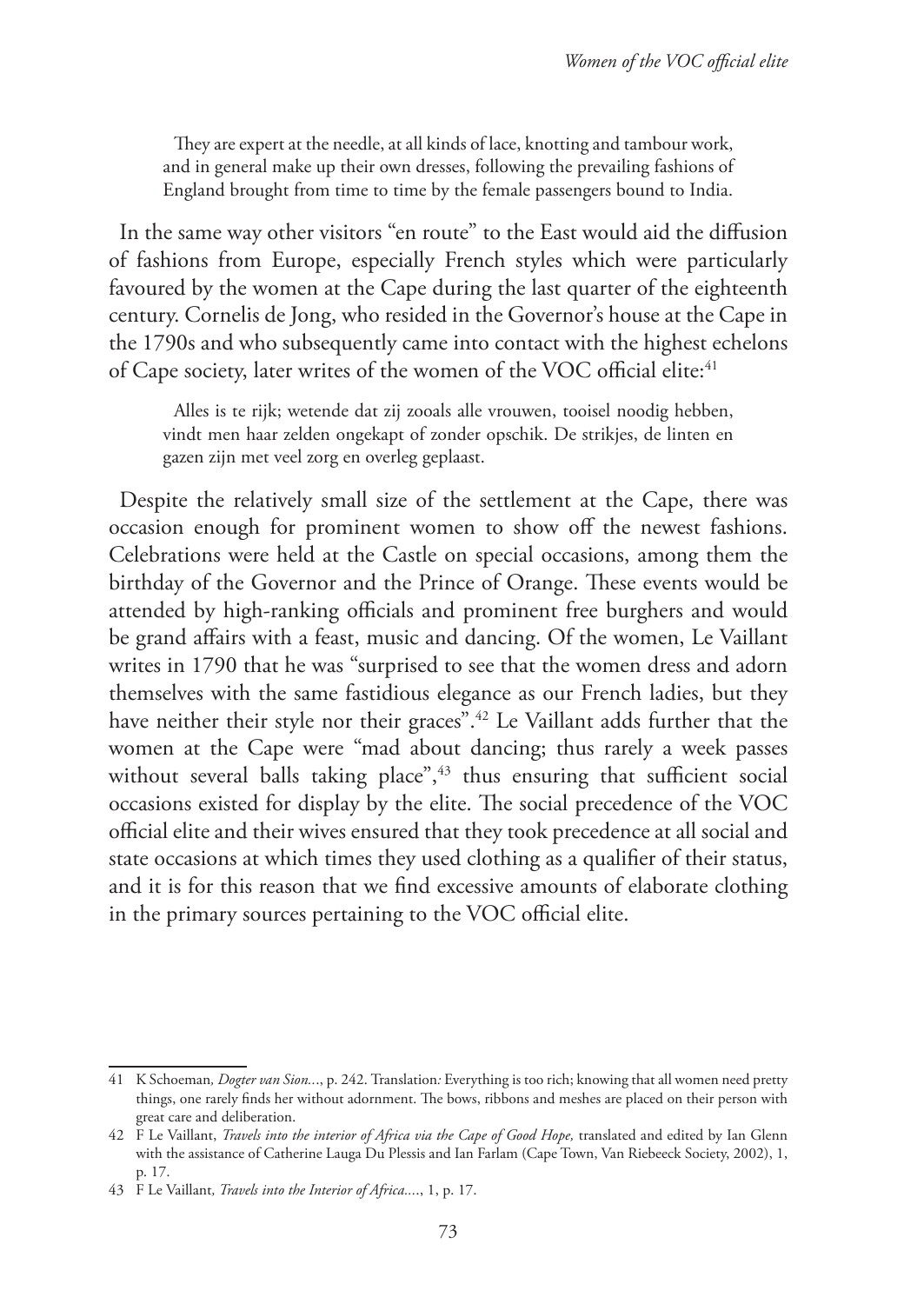# **Juffrouw Anna van Kervel: The Governor's daughter**

One of the few visual sources we have of the clothing of important individuals at the Cape is a scene of the sinking of the ship the *Visch* on 5 May 1740. The ship entered the bay at night and was wedged between the rocks it struck. According to Mentzel, as soon as it was light the Governor and the other chief officials hastened to the spot where the ship had ran aground. The most notable members of Cape society were congregated on the beach, among them the daughter of the late Governor van Kervel, Anna van Kervel, who is referred to by Mentzel as the "jonge Juffrouw"; "Juffrouw" being a title that was only given to daughters of socially prominent families.<sup>44</sup> Besides Anna van Kervel, the picture captures the backs of various other notable individuals. It was painted from a sketch made on the spot by a painter in the employ of Governor Swellengrebel, making it a valuable primary source for shedding light on the clothing of influential individuals at the Cape in the eighteenth century.45

Image 1: Painting of the stranding of the Visch, 1740



Source: D Strutt, *Fashion in South Africa, 1652-1900* (Cape Town, A Balkema, 1975), pp. 100-101.

<sup>44</sup> OF Mentzel, *Life at the Cape in the mid-eighteenth century: Being the biography of Rudolph Siegfried Allemann* (Cape Town, Van Riebeeck Society, 1919), p. 126.

<sup>45</sup> D Strutt, *Fashion in South Africa, 1652-1900* (Cape Town, A Balkema, 1975), p. 78.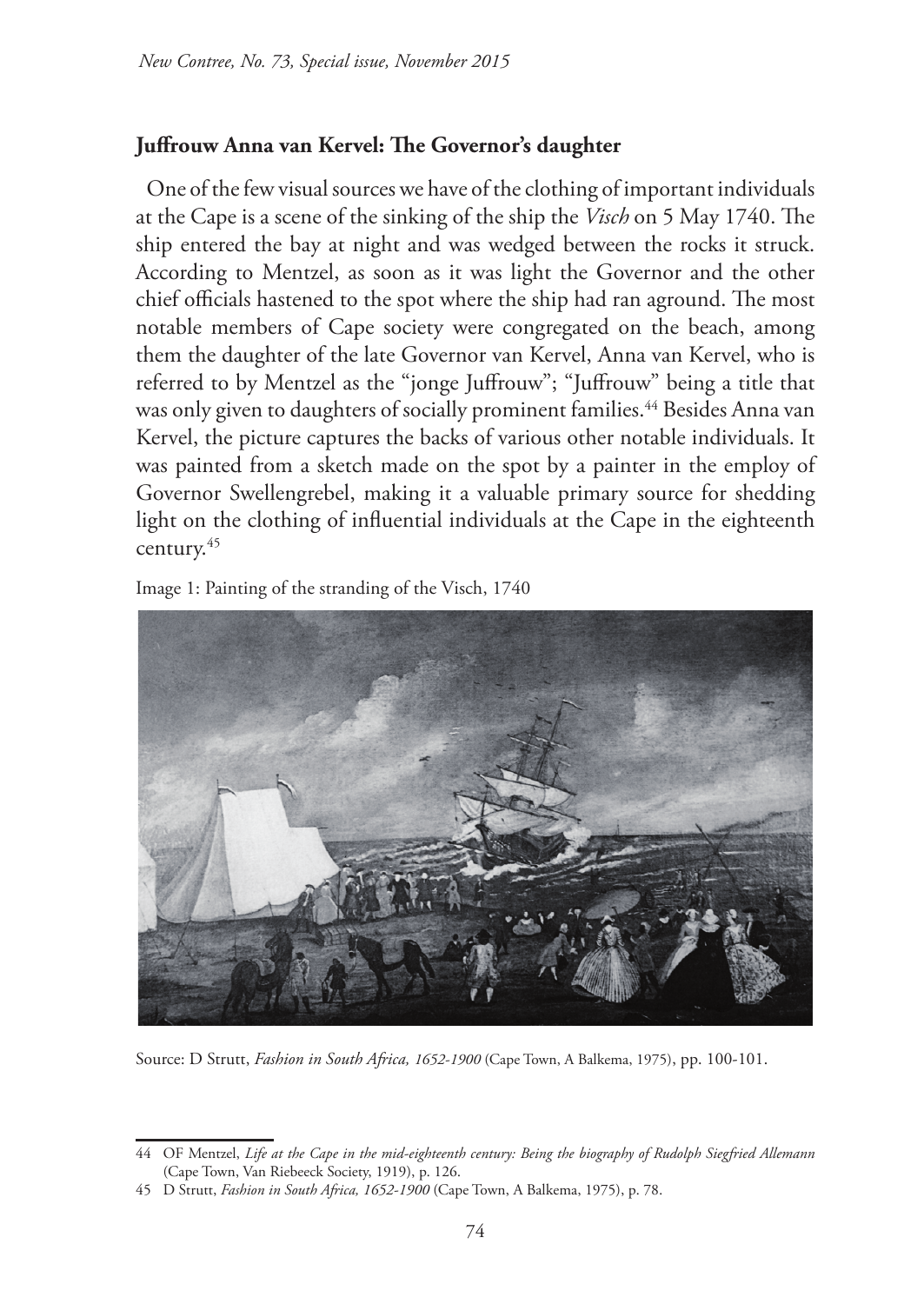Governor van Kervel arrived at the Cape in 1708 and served in a variety of high-ranking positions. Upon the death of Governor Noodt in 1729, Jan de la Fontaine was named governor and van Kervel was promoted from the position of "Pakhuismeester" and Merchant to that of "Secunde".46 In 1736 de la Fontaine applied to resign his post as Governor at the Cape and return to the Netherlands. This permission was granted on 20 July 1737. Subsequently van Kervel was named as Governor of the Cape and took over the position on 1 September.<sup>47</sup> Unfortunately his term of governorship was short-lived and van Kervel died after only four weeks in his post. Although his wife died soon afterwards, it would seem some members of his family remained at the Cape for a few years. His eldest daughter, Anna van Kervel, who is depicted in the painting only returned to Holland in 1741 where she married Jacob van Meerdervoort.

Although Anna van Kervel was not the then current Governor's daughter, she still retained a position of social precedence as befitted her rank at the Cape. Also, Mentzel suggests that Governor van Kervel was a popular man, and the respect due to her father would have accrued to Anna. At the time of the sinking of the *Visch*, Hendrik Swellengrebel was the Governor at the Cape but as his children were still very young, it is very probable that Anna van Kervel was still one of the higher ranking women in the colony. This is indicated by the fact that over her head a slave holds a "kiepersol", a type of sun shade that was seen as a rare symbol of status. Its general use was in fact forbidden by Simon van der Stel in 1687.<sup>48</sup> The sumptuary legislation of 1755 limited the use of parasols to such an extent that out of a population of around 12 000 Europeans at the Cape, no more than 50 men and their wives were allowed to use one.

Despite the fact that Anna van Kervel did not remain at the Cape for long after the painting of the sinking of the *Visch*, her presence in the portrait gives a great deal of insight into the dress of a fashionable lady of the day. Born in 1717 while her father was posted at the Cape, Anna van Kervel would have been 23 at the time of the sinking of the *Visch*, an age at which she could influence fashion and dress – an influence that Mentzel underscores when he writes of her that she "possessed such unusual understanding that one could not but regard her with the utmost esteem and admiration". Comparing her

<sup>46</sup> OF Mentzel, *Life at the Cape in the mid-eighteenth century*…, p. 92.

<sup>47</sup> OF Mentzel, *Life at the Cape in the mid-eighteenth century..*., p. 105.

<sup>48</sup> CG Botha, *Social life in the Cape colony in the 18th century* (Cape Town, Juta, 1926), pp. 61-62.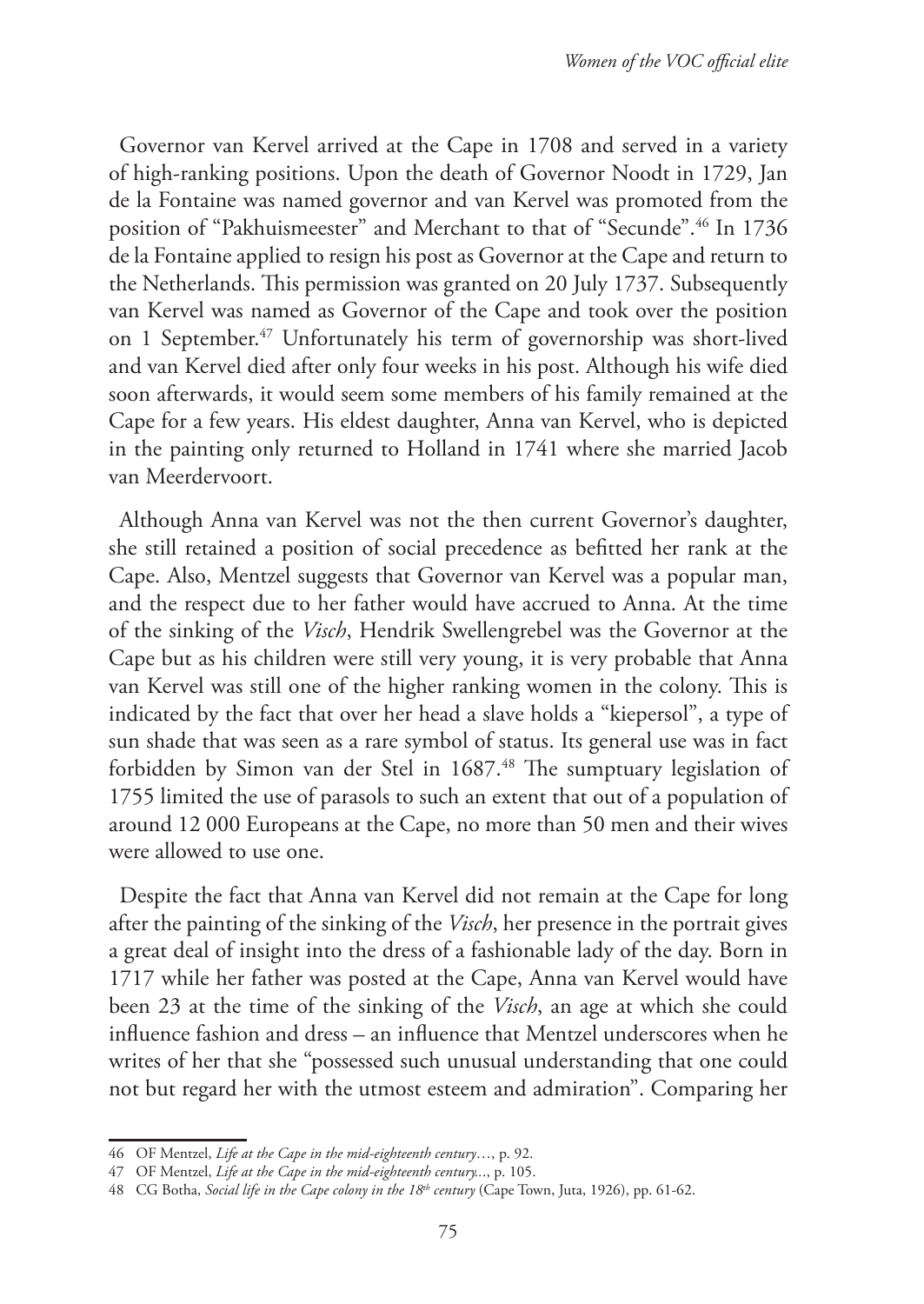to other girls and women at the Cape, Mentzel claimed that she "surpassed them all" $49$ 

The painting of the sinking of the *Visch* is however not the first reference to Anna van Kervel. In the diary of the Lammens sisters of Zeeland, which recorded their stay-over at the Cape in 1736, mention is made of an invitation from Anna van Kervel whose father was at this time still the "Secunde". The sisters were picked up by the Van Kervels' carriage and taken to the "Secunde's" house for tea. In their diary they refer to the 19-year old Anna as "a most dear and pretty young girl". It seems as if these women got along very well as Anna "honoured" them with a return visit the next evening, playing away at card games till late in the night, and also on the following night before the Lammens sisters continued on their journey to Batavia.<sup>50</sup> Clearly, then, by the turn of the 1730s, the young "juffrouw" van Kervel was at the centre of fashionable society in Cape Town, such as it existed in the small outpost.

Anna van Kervel and the other women depicted in the scene were in vogue with fashions all over Europe. All the women seem to be wearing hoops beneath their dresses. The hoop replaced the rump (bustle), moving away from the back of the gown to form a voluminous skirt which was stiffened by the insertion of cane or whalebone. The hoop only appeared in England in 1711, when a writer for the English "Spectator" mockingly wrote that he thought the woman wearing a hoop of whalebone "near her time [of giving birth…] but soon discovered all the modish part of her sex as far gone as herself."51 Although considered to be a ridiculous fashion at the time by some, it nonetheless spread quickly and widely; so much so that by 1736 Joachim von Dessin ordered whalebone hoops for his wife and seven-year old daughter.52 The painting of the sinking of the *Visch* suggests that the fashion of wearing hooped skirts was already firmly entrenched by 1741. The women in this painting wear clothing that would have been in fashion in Europe the same year, with the exception of the French "sacque" which was popular in Europe between 1710 and 1750.53 Instead it would seem that elite women at

<sup>49</sup> OF Mentzel, *Life at the Cape in the mid-eighteenth century...*, p. 105. Compare C Pretorius, *Al laggende en pratende: Kaapse vroue in die sewentiende en agtiende eeu* (Cape Town, Human & Rousseau, 1998), pp. 58-59.

<sup>50</sup> ML Barend-van Haeften (ed.), *Op reis met de VOC: De openhartige dagboeken van de zusters Lammens en Swellengrebel* (Zutphen, Walburg Pers, 1996), p. 101.

<sup>51</sup> D Strutt, *Fashion in South Africa...*, p. 67.

<sup>52</sup> JLM Franken, "'n Kaapse huishoue in die 18de eeu: Uit von Dessin se briefboek en memoriaal", *Argief Jaarboek vir Suid-Afrikaanse Geskiedenis,* 3 (Cape Town, Cape Times, 1940), p. 18.

<sup>53</sup> JLM Franken*,* "'n Kaapse huishoue in die 18de eeu...", *Argief Jaarboek vir Suid-Afrikaanse Geskiedenis,* 3 (Cape Town, Cape Times, 1940), p. 78.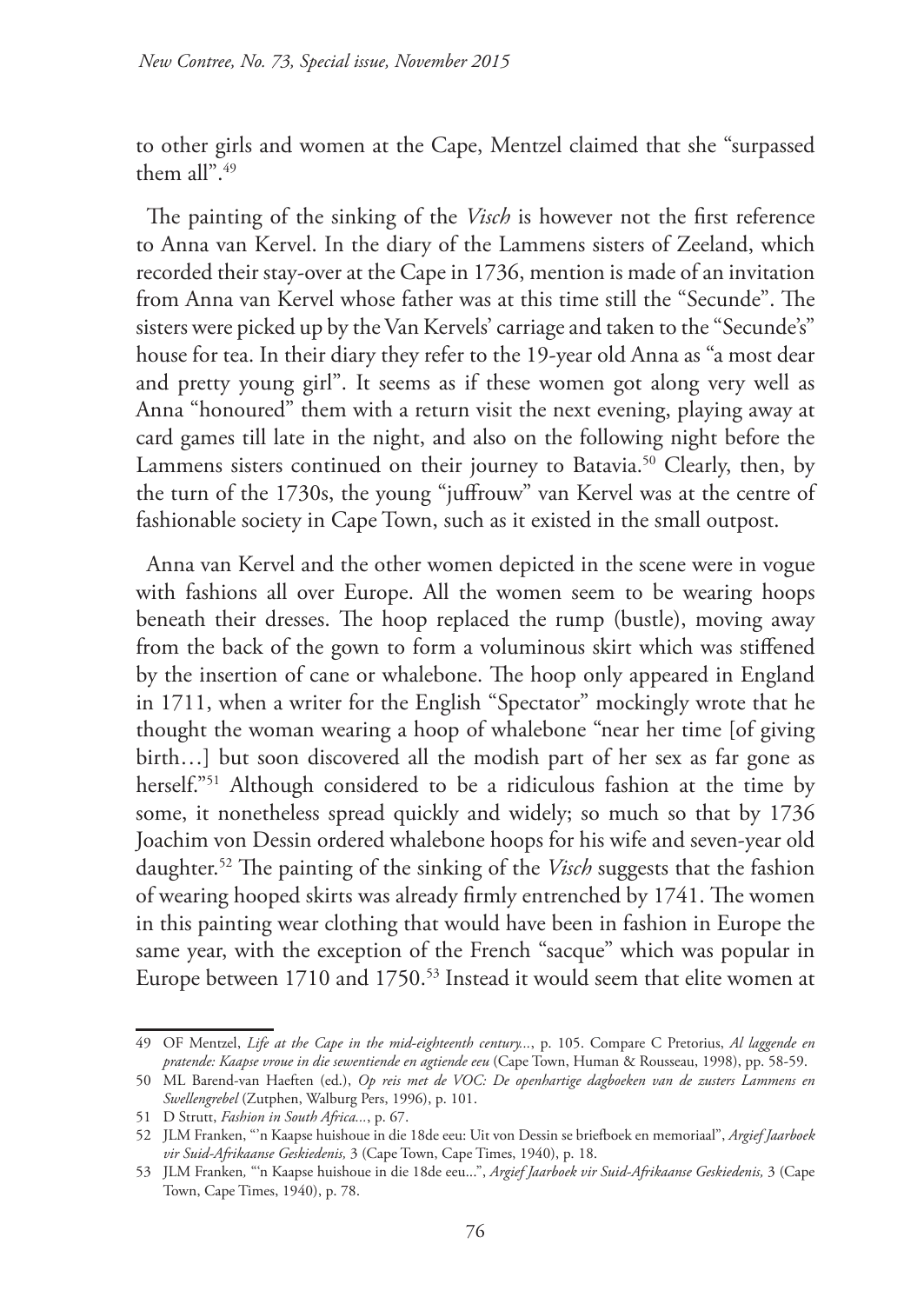the Cape preferred the equally fashionable alternative to the "sacque", which was a dress with a fitted bodice worn over a hooped skirt. Aprons were very popular at the Cape in the first half of the eighteenth century with many of the women in the painting wearing them as items of ornamentation rather than as utility items.54 Aprons could be both long and short and could accompany almost any style of gown.

Anna van Kervel is dressed in a green and white striped dress with pleated cuffs across the bend of her arm. Striped material was popular for informal wear at the time.<sup>55</sup> Although we cannot see the front of Anna van Kervel's ensemble, all women of the time wore some form of kerchief to cover the décolletage of their gowns. Her entire outfit suggests the peak of fashion.<sup>56</sup> On her head she wears a pinner with lappets, decorated with green ribbons and a red bow which matches her red stockings and shoe ribbons. The style of the wide pinner with lappets that Anna van Kervel is wearing is copied by the three other ladies depicted on the painting; a fact which according to Daphne Strutt might suggest that Anna van Kervel made the particular form of headwear fashionable.57

From the painting of the *Visch* it would appear that the elite of Cape Town were up-to-date with the fashions in Europe. The fact that the women all wore similar clothing suggests that they either copied visitors to the Cape or women who were exposed to the prevailing fashions in Europe; which would not have occurred in Europe to the same degree as there was a greater variety of styles and fashions to influence their choice.

## **Anna Fothergill-Swellengrebel: Second lady of the Cape**

Johannes Balthasar Swellengrebel was the son of a German merchant who was born in Moscow in 1671, entered the service of the VOC in 1692 and was stationed at the Cape in 1697. He was very successful in the employ of the VOC and became a member of the Council of Policy at the Cape, which is indicative of the position and status he held there. Swellengrebel was married at the Cape to Johanna Cruse.<sup>58</sup> She was the daughter of Jeronimus

<sup>54</sup> JLM Franken, "n Kaapse huishoue in die 18de eeu...", *Argief Jaarboek vir Suid-Afrikaanse Geskiedenis,* 3, p. 117.

<sup>55</sup> JLM Franken*,* "n Kaapse huishoue in die 18de eeu...", *Argief Jaarboek vir Suid-Afrikaanse Geskiedenis,* 3, p. 78.

<sup>56</sup> C Pretorius, *Al Laggende en Pratende…*, p. 59.

<sup>57</sup> D Strutt, *Fashion in South Africa…*, p. 79.

<sup>58</sup> GJ Schutte (ed), *Briefwisseling van Hendrick Swellengrebel…*, p. 26.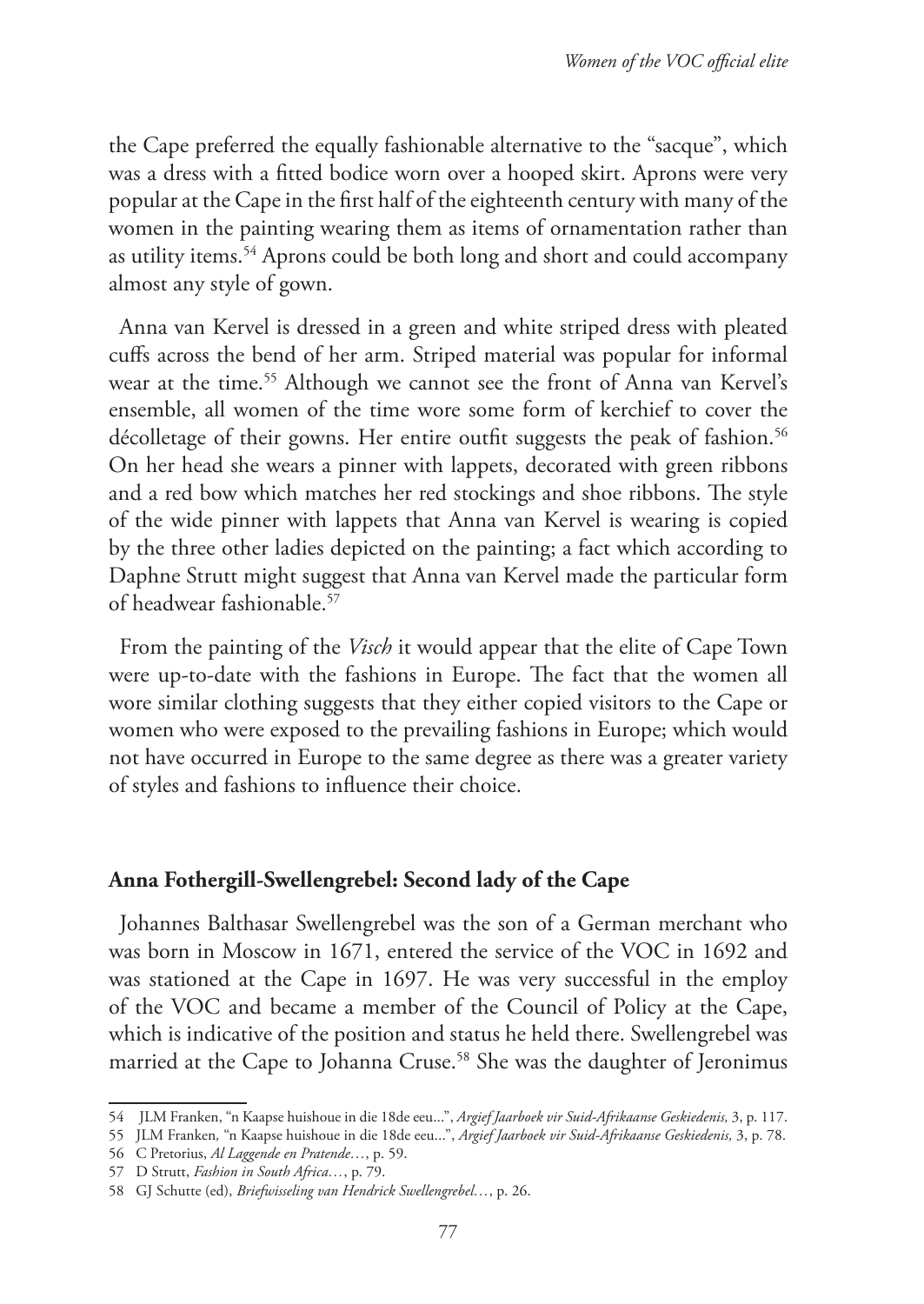Cruse who earlier had been a member of the Council of Policy. Their eldest son, Hendrik Swellengrebel, was born in 1700, entered the VOC's service in 1713 as an assistant and was nominated to the Council of Policy in 1724. He became Governor of the Cape in 1739 and served in this position until 1751 before retiring to the Netherlands.<sup>59</sup>

Individuals born into burgher society were not easily taken up into the VOC official elite. According to Schutte: "Of the ninety-four officials employed in the central administration in Cape Town in 1779, forty-eight were of Cape birth; however, they were all sons of VOC officials."60 This fact in itself illustrates the importance of family ties for the promotion of individuals in the Cape. The Swellengrebel family is a prime example of one of the few Cape families who were able to convert their colonial wealth into a position of governing elite when Hendrik Swellengrebel became the first and only locally born Cape Governor. What is, however, significant is that his father and cousin were both employed by the VOC; his father as a Junior Merchant, while his cousin acted as "Secunde" at the height of his career, an illustrious position for another Cape-born son.<sup>61</sup>

Wealth opened the way into the VOC elite for the Swellengrebel family. The use of wealth in conspicuous ways was necessary for establishing the status of an individual and with the familial background of the Swellengrebels it would have played an even more important role in validating their social position. During Hendrik Swellengrebel's term as Governor the importance of public display and ritual is underscored by the number of people he employed in his personal retinue, as well as the functions these individuals fulfilled. Hendrik Swellengrebel's retinue consisted of a chef, a baker, a painter, three hunters, two tailors, a shoemaker and a household servant.<sup>62</sup> What is interesting to note is that three out of the nine servants mentioned here were involved in the outfitting of the Governor's person, a fact which gives some insight into the importance of clothing to an individual of high rank. Hendrik Swellengrebel was not the only one of his family to invest in clothing. Sergius Swellengrebel, cousin to Hendrik Swellengrebel and "Secunde" at the Cape, and his wife acquired a large amount of clothing throughout their lives.

<sup>59</sup> WJ De Kock and DW Kruger, *Dictionary of South African Biography*, 2 (Cape Town & Johannesburg, Tafelberg, 1972), p. 726.

<sup>60</sup> K Schoeman, *Here en boere: Die kolonie aan die Kaap onder die Van der Stels, 1679-1712* (Pretoria, Protea, 2013), p. 157.

<sup>61</sup> R Ross and A Schrikker, "VOC official elite…", N Worden (ed.) *Cape town between east and west…,* p. 37.

<sup>62</sup> K Schoeman, *Dogter van Sion…*, p. 29.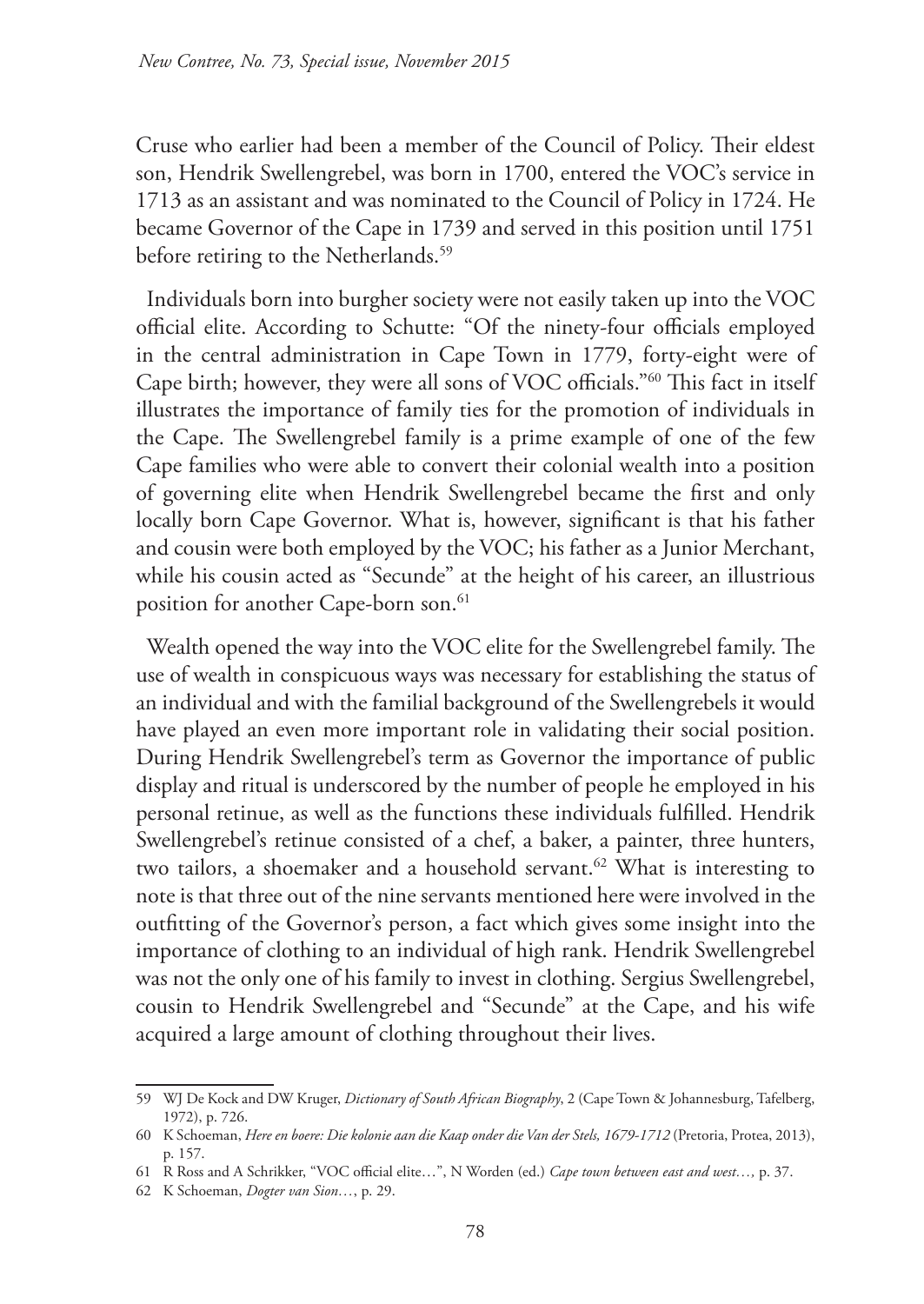In order to appreciate the social and economic aspects of a member of this family, probate inventories may be consulted, which contain detailed information on the material life of the individual. The deceased estate inventory of Sergius Swellengrebel's wife, Anna Fothergill, contains detailed information on the clothing of a woman who belonged to the VOC elite. As wife to the second highest-ranking official in the Cape, Anna Fothergill would have played a prominent role as a purveyor of fashion. Upon her death in 1764 her inventory included 30 linen aprons, which during this time were worn as part of everyday wear, as well as three silk aprons, two with white embroidery and one decorated with gold lining. In addition, her inventory included 16 pairs of cotton stockings, 67 handkerchiefs, eight lace caps, three bonnets, fans, and a few capes in different materials. Also included were 35 dresses referred to in the inventory as "sacken"; a style of dress called a "sacque" in French, which during this time was very fashionable.<sup>63</sup> Her inventory makes provision for her son to inherit a further three dresses which brings the total number of dresses in Anna Fothergill's inventory to 38. The presence of the "sacque" dresses in Anna's inventory indicates how fashions diffused from Europe to the Cape via not only the extensive trade networks of the VOC, but also family connections, and how the women of the VOC official elite continued to dress according to contemporary European fashions.

Underneath her dresses, Anna Fothergill would have worn some form of corseting and for this reason her inventory also contains six stays which were made with whalebone or wood with elaborate fronts to bridge the gap between the bodice ribbing of her dresses.<sup>64</sup> Other underwear included 56 chemises which were made of fine soft linen, worn beneath the corset or stays. The excessive number of these chemises suggests that Anna Fothergill was very particular about her person.<sup>65</sup> Her neckwear, also referred to as handkerchiefs, consisted of 67 assorted pieces as well as a black gauze handkerchief, one with fringes and five with embroidery. If it is taken into account that handkerchiefs and aprons could be mixed and matched for different outfits, it would suggest that Anna Fothergill had a remarkable amount of clothing for her time. Four pairs of shoes and 15 fans completed her wardrobe.

That Anna Fothergill was left a wealthy woman after the death of her husband is apparent from the amount of clothing she possessed upon her

<sup>63</sup> C Pretorius, *Al laggende en pratende*..., p. 61.

<sup>64</sup> D Strutt, *Fashion in South Africa…*, p. 112.

<sup>65</sup> Compare D Strutt, *Fashion in South Africa..*., p. 115.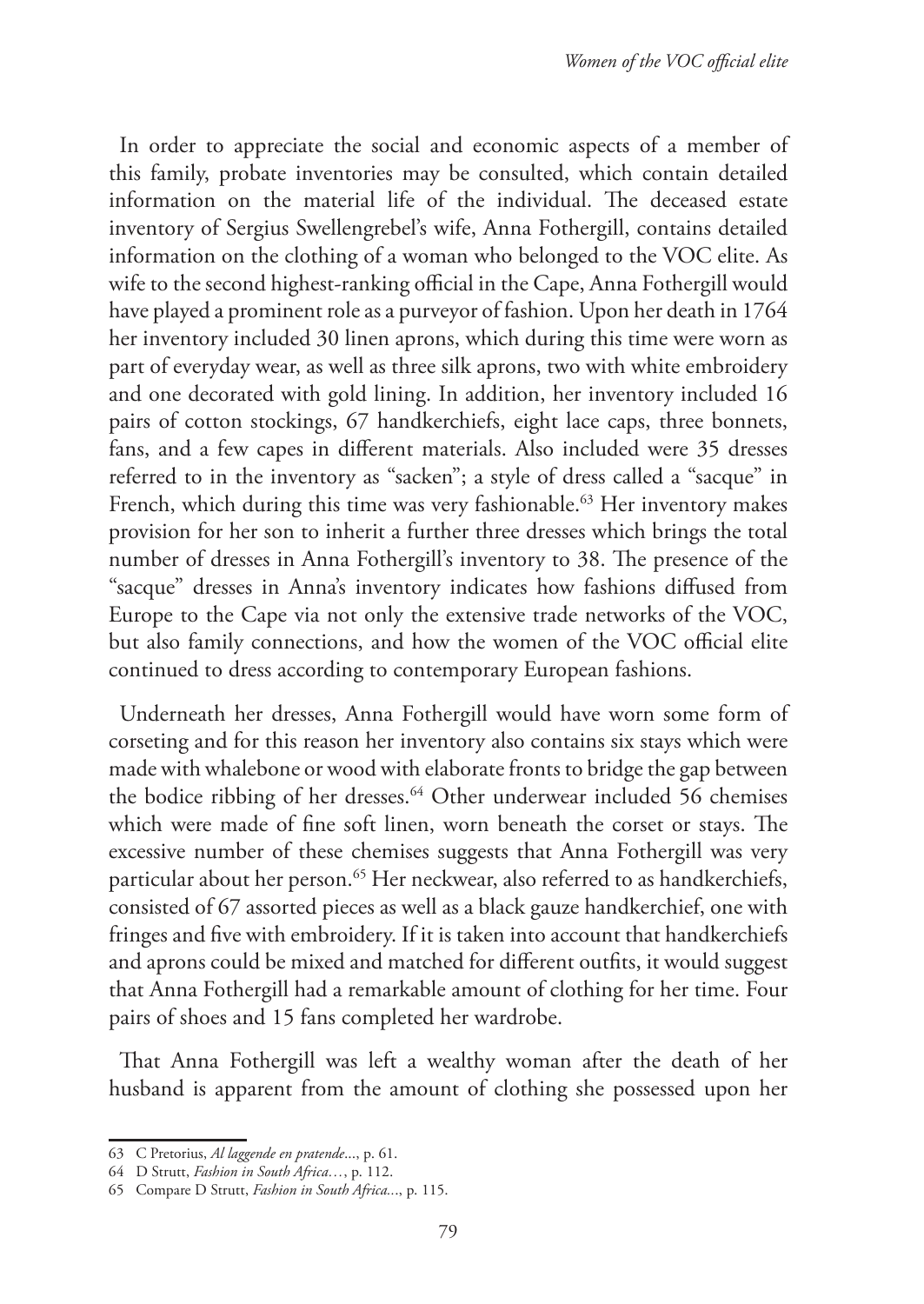death. Clothing was valuable and would not easily be discarded, rather it would be repaired or altered to suit the latest fashions, and upon the death of an individual would be bequeathed to relatives or friends. In the case of Anna Fothergill's deceased estate, the value of her clothing was enough to bequeath most of it to her sister-in-law, Jennij Raper, who at that time was living in London, while some individual pieces were given to her son at the Cape. He inherited:

- 1 blue and silver dress
- 1 dress with coloured flowers
- 1 white sacque with flowers
- 1 unfinished pink dress
- 1 white mantel
- 1 brown handkerchief with gold embroidery
- 1 white handkerchief with gold embroidery
- 1 white handkerchief with silver embroidery
- 1 pair of white shoes with silver and gold flowers
- 1 fan
- Hunting and horse riding clothing

Besides the various items of clothing included in Fothergill's inventory there were two sets of caps made of lace as well as three mourning caps. In addition to these the inventory includes eight caps with lace, two flowered gauze caps and three unidentified caps. Besides these head coverings, Fothergill also possessed six bonnets, six hoods and a black velvet "calot", as well as four hats.<sup>66</sup>

Clothing was mostly made by the women themselves, or as was the case for the more well-to-do women of the day, by handy slave women. Mentzel refers to embroidery done by slave women in the  $1730s$ : $67$ 

The slave women from Bengal, Suratta and other places can work and embroider… most beautifully, so long as the designs are provided for them. These slaves are for this reason very valuable, and a housewife who possesses any of them keeps them employed upon work of this kind the whole year long.

Anna Fothergill's inventory also included a significant amount of material which was used to make clothes. The material in the inventory included:

<sup>66</sup> TEPC, Cape Transcripts, TECP–*Two centuries transcribed*, *1673-1834*, 2008, MOOC 8/12.15 a-e.

<sup>67</sup> K Schoeman, *Here en boere…*, p. 257.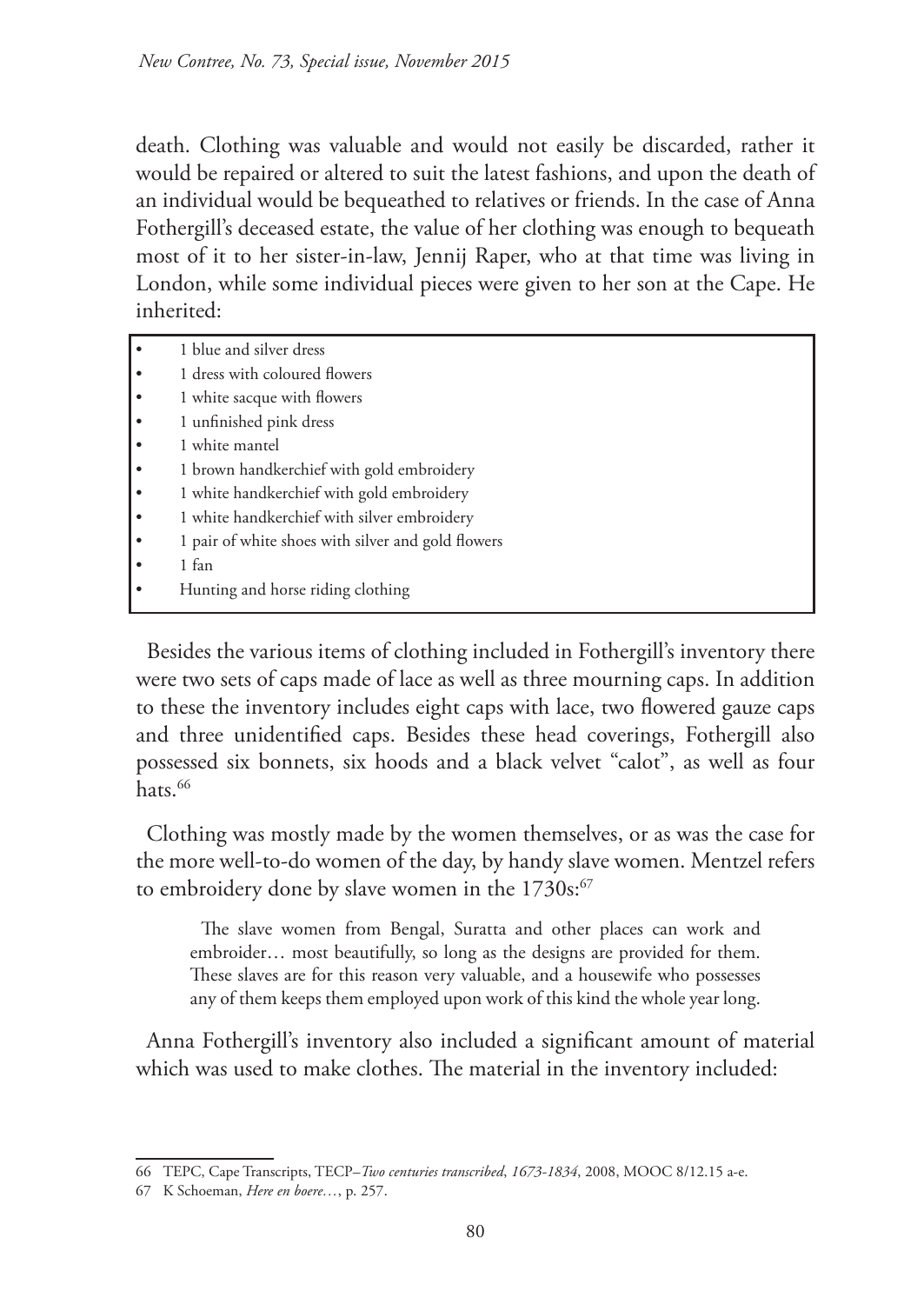| $\bullet$ | Green Chinese gauze        |
|-----------|----------------------------|
| ٠         | Chinese linen              |
| ٠         | Fine hamans                |
| $\bullet$ | Dimet with flowers         |
| ٠         | Blue calmink               |
| $\bullet$ | Red moeris                 |
| $\bullet$ | Red saaij                  |
| $\bullet$ | 1 piece blue carsaaij      |
| $\bullet$ | Blue linen                 |
| ٠         | Chintz                     |
| $\bullet$ | Fine blue striped material |
| ٠         | Blue linen                 |
| ٠         | 1 roll of linen            |
|           | Green silk                 |

According to Schoeman, jewellery in early estate inventories is surprisingly simple and would probably have been viewed as an investment rather than as a showpiece. By comparison, the remarkable amount of jewellery found in Anna Fothergill's estate supports her elite status and remarkable wealth. The inventory lists the following pieces:

|  | 1 gold ring with 1 diamond                             |
|--|--------------------------------------------------------|
|  | 1 gold ring with 5 small diamonds                      |
|  | 1 gold ring with 5 small diamonds                      |
|  | 1 gold ring with 11 diamonds                           |
|  | 1 gold ring with a blue sapphire and 12 small diamonds |
|  | 1 gold ring with 7 diamonds                            |
|  | 1 gold ring with 1 ruby and 2 diamonds                 |
|  | 1 gold thumb ring with 9 diamonds                      |
|  | 1 pair earrings with 22 diamonds                       |
|  | 1 pair gold earrings, each with 3 diamonds             |
|  | 1 gold pocket watch with hook                          |
|  | 1 pocket watch                                         |
|  | 1 pair of gold suspenders                              |
|  | 1 small gold bar                                       |
|  | 1 piece of gold                                        |
|  | 3 gold rings                                           |
|  | 1 pair of gold earrings                                |
|  | 1 gold buckle                                          |
|  | 2 buckles with stones                                  |
|  | 1 gold ring with 1 green emerald and 2 diamonds        |
|  |                                                        |

1 gold watch clasp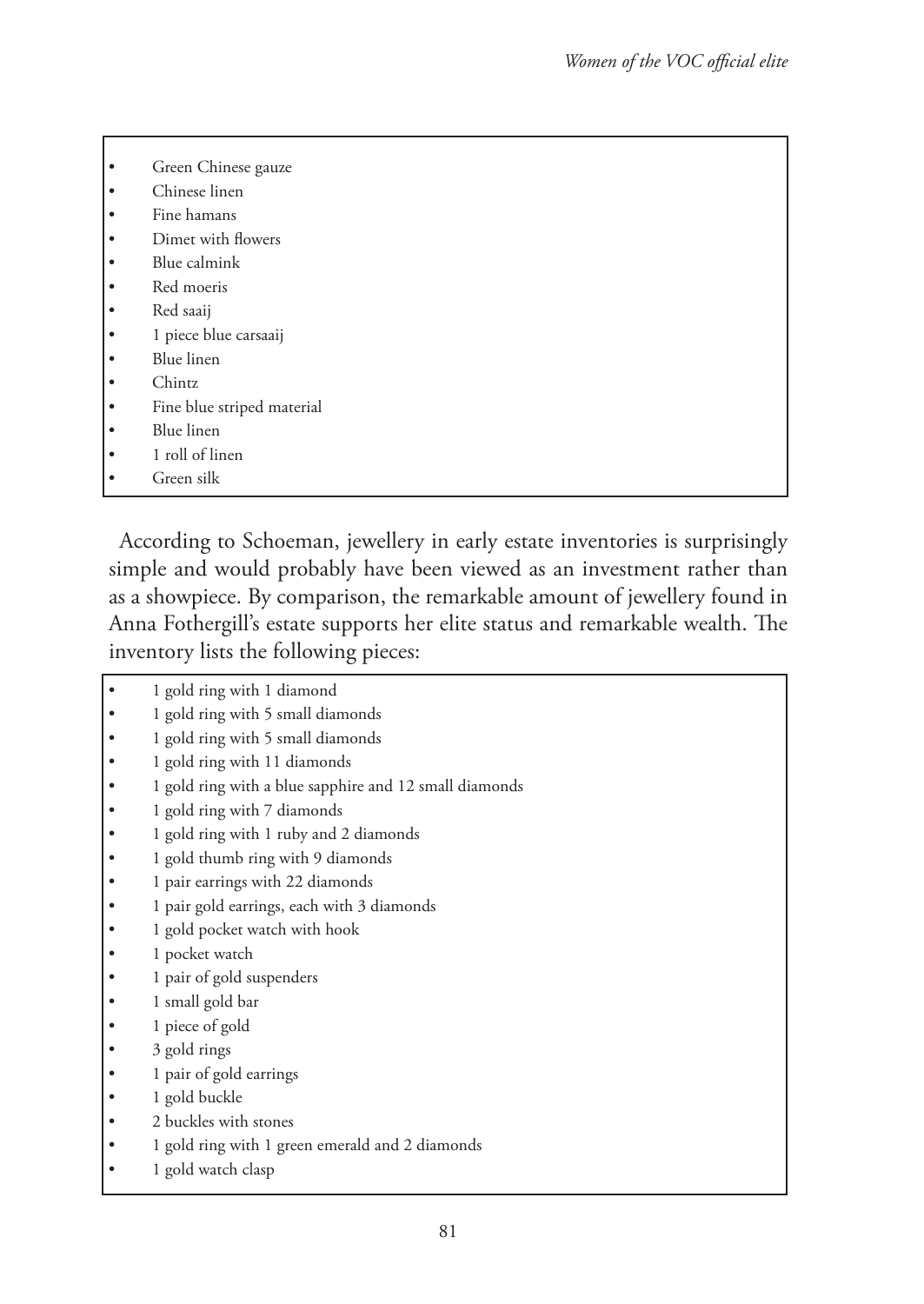|           | 1 gold signet ring                      |
|-----------|-----------------------------------------|
|           | 1 red signet set in gold                |
|           | 1 large stone set in gold as pendant    |
|           | 1 pair of shoe buckles with stones      |
|           | 1 pair of calf buckles with steel inlay |
| $\bullet$ | 1 pair of hat buckles with ribbon       |
| $\bullet$ | 2 pairs of silver shoe buckles          |
|           | 2 pairs of silver calf buckles          |
|           | 1 pair of green stone earrings          |
|           | 2 strings of pearls                     |
|           | 1 pair of earrings                      |
|           | 1 string of pearls and earrings         |
|           |                                         |

According to Strutt, a woman of this time would favour the wearing of strings of pearls as necklaces which could also be worn intertwined in the hair. Paste or jewelled buckles for shoes and neckbands were also in vogue. Anna Fothergill had numerous buckles in her inventory, among them one gold buckle which would probably have been worn with a neckband, bracelet or girdle.68 She also possessed a small fortune in jewels. In 1739, 25 years before her death, a gold ring with nine diamonds fetched 60 rixdollars in the auction of Johannes Heufke's estate.<sup>69</sup> Diamond jewellery was very expensive at the Cape and there are numerous pieces included in Fothergill's inventory which would have been very valuable. Anna Fothergill would have been exquisitely dressed for her time, completing her ensembles with precious jewels and accessories that would have made her a fashion icon in her circle at the Cape.

## *Changes over time*

As the eighteenth century wore on, the function that women of the VOC official elite played as role models and gatekeepers of fashion at the Cape changed. Fashion represents outward proof of an affluent society. The relative growth in affluence over the course of the seventeenth and eighteenth centuries would have resulted in the growth of the conspicuous use of fashion. As was the case in Europe, the lower classes aped their betters through dress; the main competition being between the elite (in the case of the Cape, the VOC's high-

<sup>68</sup> Compare D Strutt, *Fashion in South Africa…,* p. 121.

<sup>69</sup> TEPC, Cape Transcripts, TECP–*Two centuries transcribed*, *1673-1834*, 2008, MOOC 10/5.26.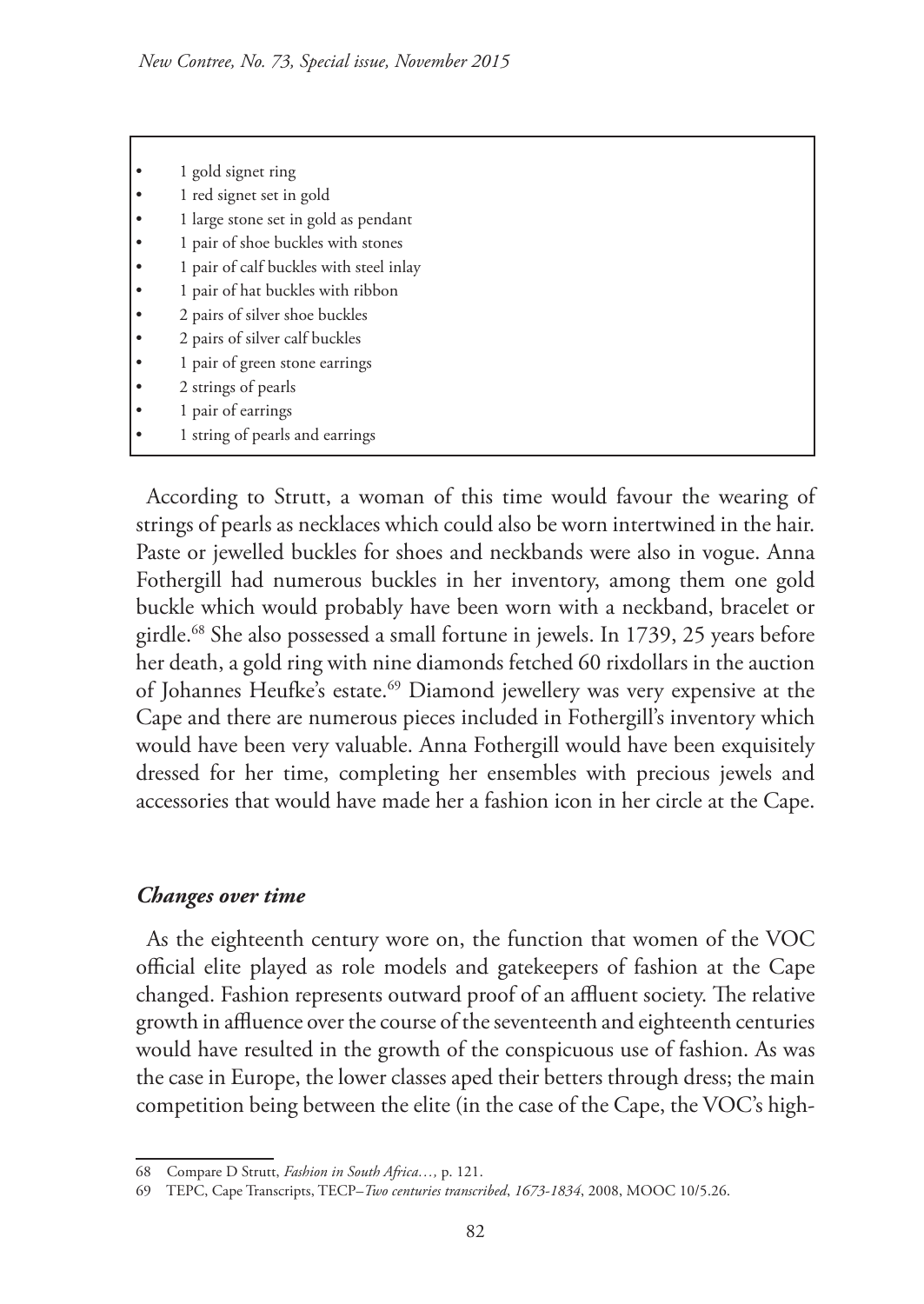ranking officials) on the one hand and those members of burgher society who would come to be known as the landed gentry. This class of landed gentry emerged as a result of the awarding of exclusive rights to supply produce to the VOC such as meat and alcohol. The right was called a "pacht" and was purchased annually from the Company. Individuals who became part of the landed gentry did not necessarily only make their fortunes through either "pachts" or farming. Gerald Groenewald has done extensive work on early entrepreneurship in the Cape, and one of his subjects, Hendrik Oostwald Eksteen, is a perfect example of the different trades that the growing uppermiddle class engaged in. Eksteen started in the alcohol trade and continued to exploit it for the next 15 years before diversifying his assets into agriculture. Eventually he became the exclusive supplier of meat to the Company.70

The new affluent members of burgher society attempted to imitate the VOC official elite through conspicuous consumption.<sup>71</sup> In essence, Thorstein Veblen's theory of "conspicuous consumption" is the acquisition and display of possessions with the intention of gaining social status.72 Social comparison theory suggests that people tend to compare themselves with others in order to determine how well they are doing.73 People can engage in both upward and downward comparison, but upward comparison will occur faster, which can lead to feelings of inferiority, resulting in motivation to "keep up with the Joneses" through the attaining and public display of the same level of possessions.74

There was a marked income inequality between different Company servants, an inequality that would continue during the early settlement of free burghers at the Cape. As the eighteenth century progressed, a service economy emerged in Cape Town that catered for the circulating population of sailors and provided maintenance and supplies for passing ships.75 This developing economy included taverns, lodging houses, shops, bakeries,

<sup>70</sup> G Groenewald, "An early modern entrepreneur: Hendrik Oostwald Eksteen and the creation of wealth in Dutch colonial Cape town, 1702–1741, *Kronos*, 35*,* p. 30.

<sup>71</sup> H Freudenberger, "Fashion, sumptuary laws and business", *The Business History Review*, 37(1-2), 1963, p. 40.

<sup>72</sup> N Ordabayeva & P Chandon,. "Getting ahead of the Joneses: When equality increases conspicuous consumption among bottom-tier consumers", *Journal of Consumer Research*, 38(1), 2011, p. 27.

<sup>73</sup> N Ordabayeva & P Chandon, "Getting ahead of the Joneses*…*", *Journal of Consumer Research*, 38(1), 2011, p. 29.

<sup>74</sup> N Ordabayeva & P Chandon, "Getting ahead of the Joneses*…*", *Journal of Consumer Research*, 38(1), 2011, p. 30.

<sup>75</sup> S Du Plessis & S Du Plessis, "Happy in the service of the company: The purchasing power of VOC salaries at the Cape in the 18th century", *Economic History of Developing Regions*, 27(1), 2012, p. 126.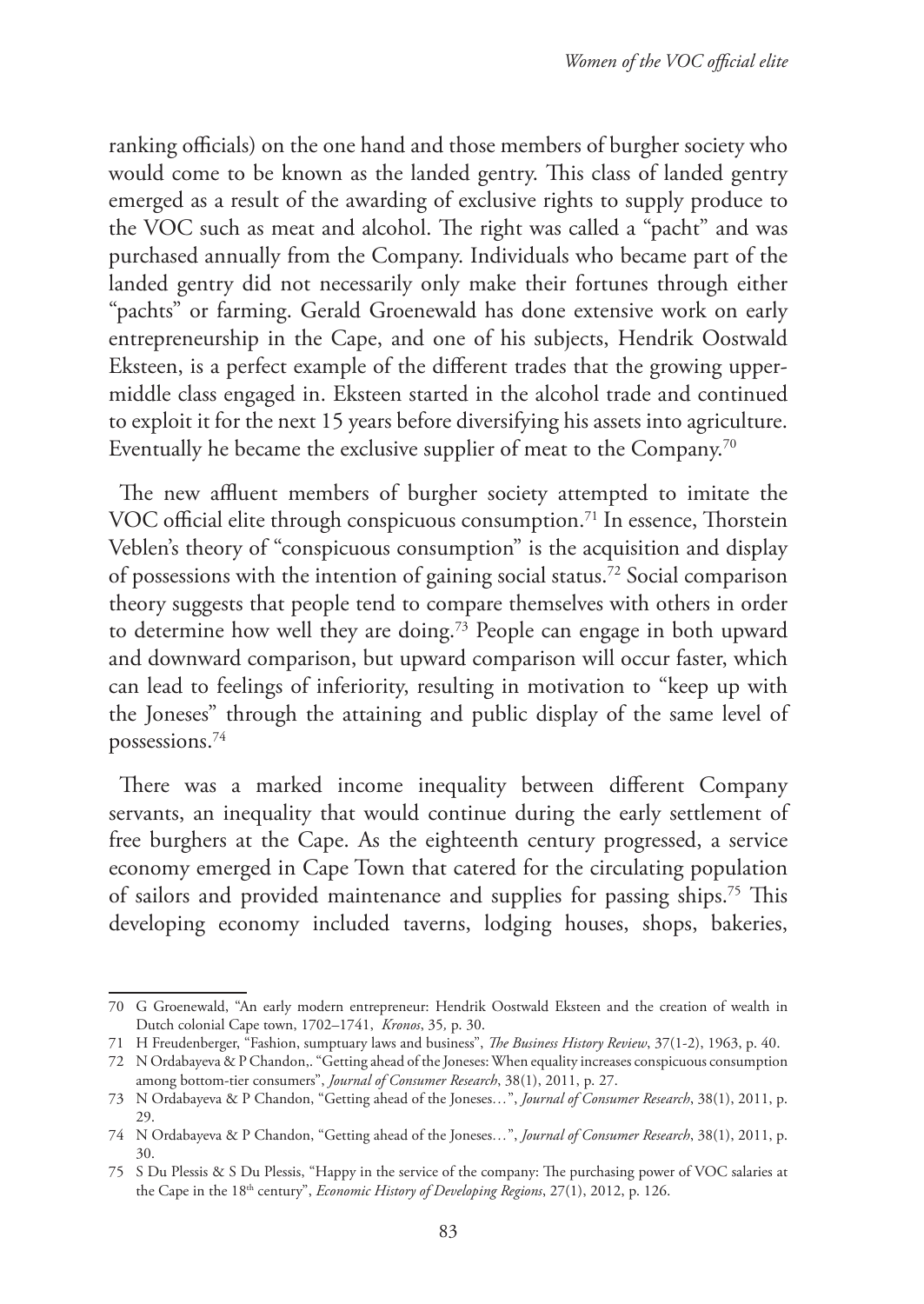breweries and building works, among others.<sup>76</sup> The expanding economy offered opportunities for enterprising free burgers, resulting in a rise of living standards of many of the burghers and their wives, who used status symbols such as clothing as a way of flaunting this newly acquired wealth. The modes of dress had changed due to the economic boom at the Cape, a fact that was accounted for by two factors: urbanisation and the rise of the bourgeoisie.<sup>77</sup>

Both these phenomena were seen at the settlement at the Cape of Good Hope in the course of the seventeenth and eighteenth centuries. According to Du Plessis and Du Plessis, a study of the evolution of real wages in the Cape of Good Hope suggests that the market economy expanded steadily throughout the eighteenth century, culminating in a boom period during the 1780s as a result of the stationing of the French garrison. French troops under Colonel Conway arrived in July 1781, creating the catalyst for a new period of greater prosperity for the people of Cape Town. The influence of this on the fashions worn at the Cape could not be reversed. In fact it would seem that as time went by the importance of dress increased. A Moravian missionary wrote that at the New Year's dance of 1793 at the Company post in Soetmelksvlei in the Overberg:<sup>78</sup>

The pride of the women here is astonishing. They are farmer's daughters, but I have seldom seen a lady in Germany walk about more elegantly dressed and with headgear more grand.

Although the importance of VOC women as purveyors of fashion was established during the very early years of the Colony when all the Europeans at the Cape were still in Company employ, this was to change over time. Initially there were very few free women at the Cape, serving to detract from the social competition between the classes. After the first free burghers were released from Company employ they were relatively poor and could not at first compete with the grandeur of the VOC official elite. But as the Colony expanded, so did the income of the burghers and the number of women at the Cape. As the economy boomed and the wealth of burghers increased, so did their tastes for fashion and status symbols, and as the free burgher population's consumption of these status symbols grew, so too did the competition between wealthy burghers and the VOC elite. The economic stations of the burgher elite were levelled with those of the VOC official elite,

<sup>76</sup> Compare GJ Erasmus, "Die Geskiedenis van die bedryfslewe aan die Kaap, 1652 tot 1795", PhD, University of the Orange Free State, 1986.

<sup>77</sup> H Freudenberger, "Fashion, sumptuary laws and business", *The Business History Review*, 37(1-2), 1963, p. 39.

<sup>78</sup> K Schoeman, *Dogter van Sion…*, p. 242.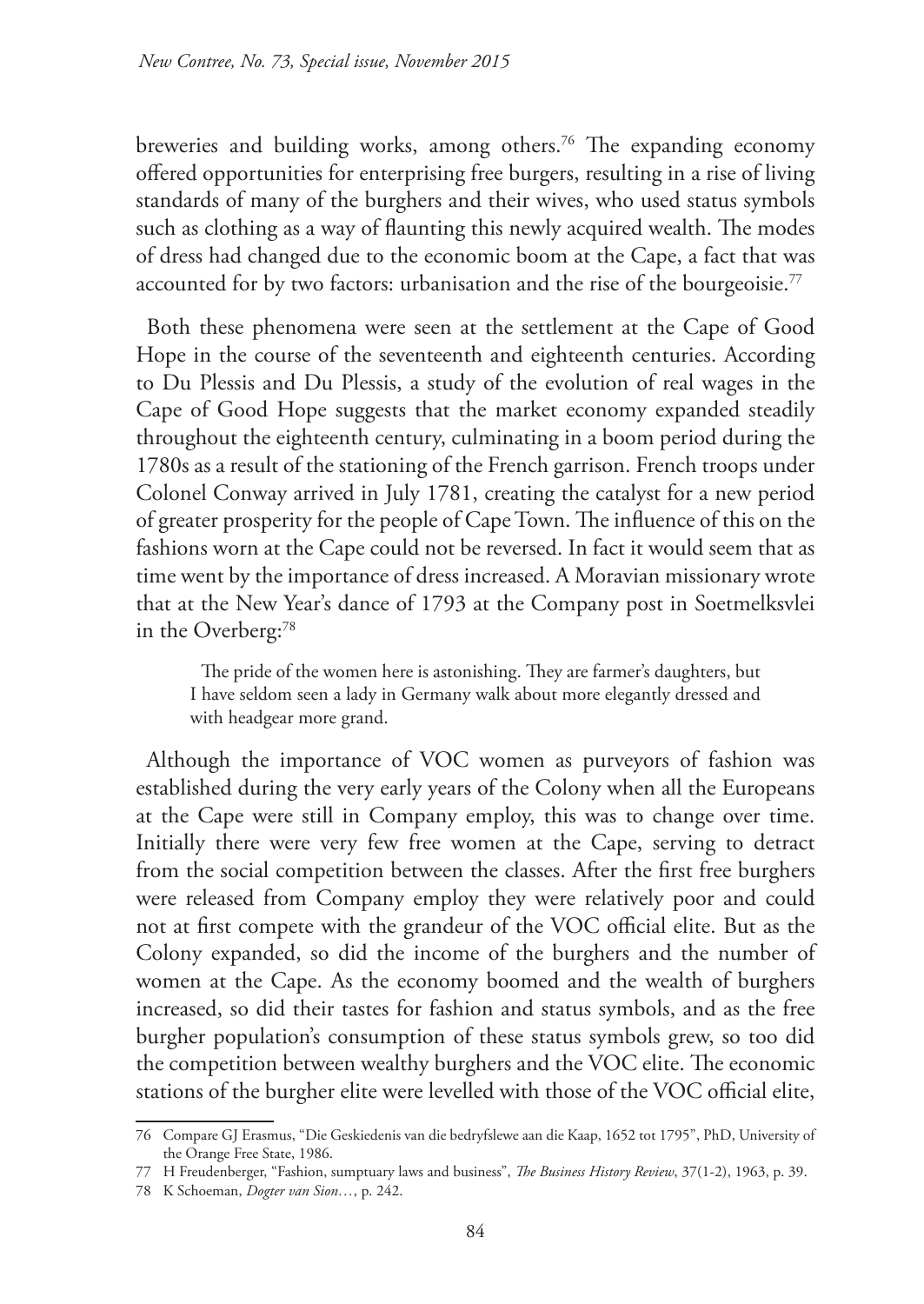and burghers could afford to dress themselves lavishly. In doing so, the power of the VOC officials as role models of fashion diminished.

An example of how the women of the VOC official elite gradually lost their role as role models of fashion can be seen from the deceased estate inventory of Wilhelmina Zeeman which was compiled in 1793. Zeeman was the wife of Captain Johannes van der Plas, which placed her among the slightly lower ranking women of those men in VOC employ, although her husband was considerably better off, both in terms of status and wealth, than many members of society. Divided into the three groups of divisions within the Company structure, Wilhelmina Zeeman's husband held the highest rank he could within his own category, the military.

Despite the fact that she was not part of the small group of the elite members of society as defined by the administrative hierarchy, her inventory contains an impressive amount of clothing which may be attributed to the changes in fashion caused by the stationing of the French garrison at the Cape. Wilhelmina Zeeman serves as an indicator of how society changed towards the end of the eighteenth century when the VOC was in financial ruin and society had become more independent from Company rule. Women who were not part of the VOC official elite competed with those who still held the position of the foremost women in the Colony, among whom a new generation of women adopted the accessible French fashions imported to the Cape during the 1780s. Wilhelmina Zeeman must have been a very fashionable woman for her time. Her inventory included: 15 dresses in the French "sacque" style, 12 dresses of different styles, one unfinished chintz dress, seven jackets, 21 pairs of cotton stockings and 29 chemises. Her accessories included: three pairs of shoes, one pair of mules for the protection of her shoes, four women's hats and one gauze bonnet. Three fans completed the ensemble.

It is, however, Wilhelmina Zeeman's jewellery that is particularly noteworthy. Her inventory contained two gold pocket watches, four gold brooches, three pairs of gold buttons set with stones, one of which was set with rubies. Other jewellery in the inventory included:<sup>79</sup>

- 1 gold ring set with pearls
- 2 gold ring set with stones

<sup>•</sup> 3 pairs of gold earrings

<sup>79</sup> TEPC, Cape Transcripts, TECP–*Two centuries transcribed*, *1673-1834*, 2008 MOOC 8/20.44 and MOOC 8/20.47.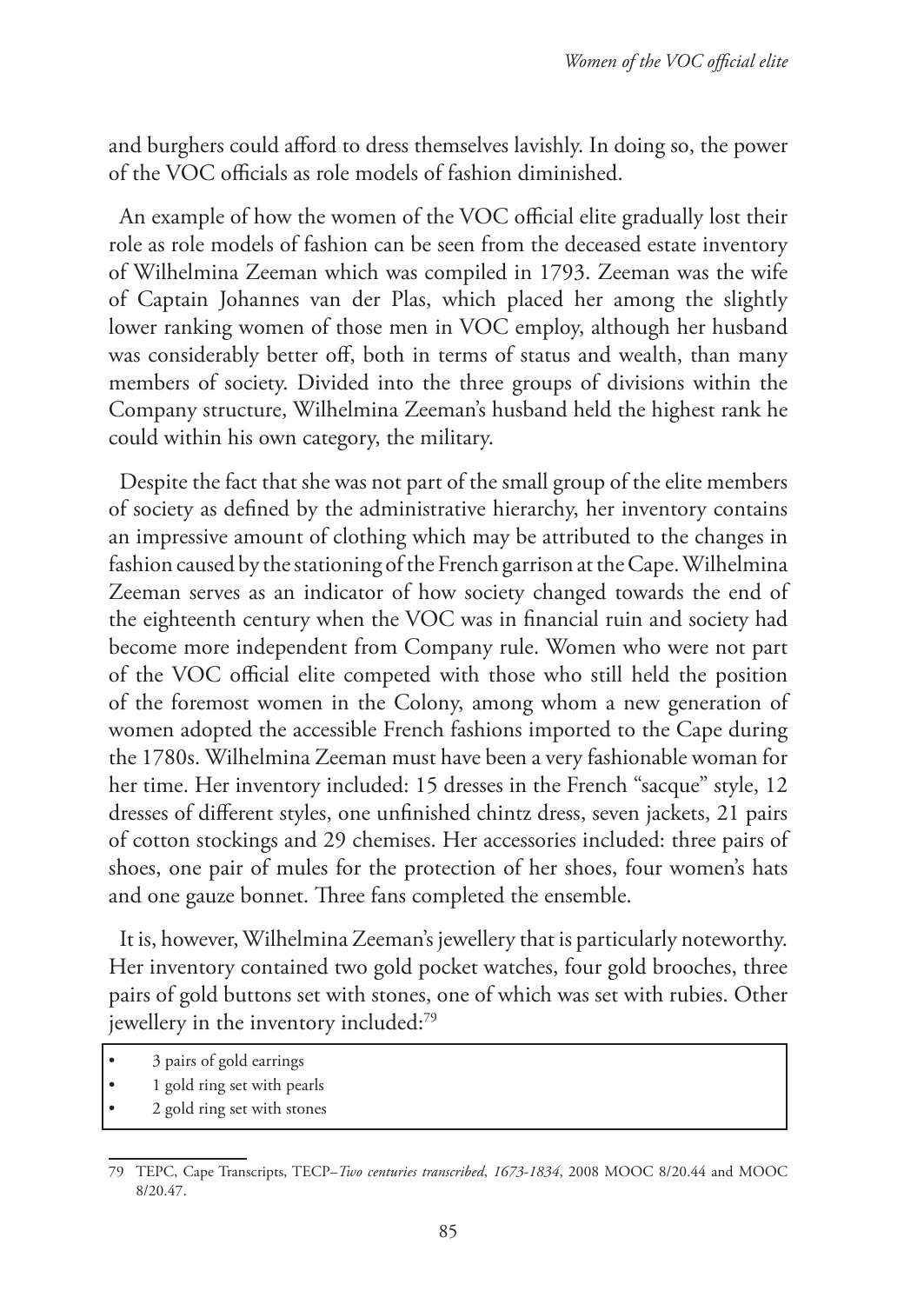- 1 gold ring set with 7 diamonds
- 1 gold ring set with 1 large and several small stones
- 1 gold ring set with an amethyst
- 1 gold thumb ring
- 1 silver buckle mounted in gold with stones
- 1 silver hair comb
- 1 gold ring set with jewels
- 1 gold watch chain
- 1 pair of small hand bracelets brasseletjes
- 1 silver braaijhoutje [clasp?]
- 1 ivory braaijhoutje
- 1 gold dragonfly
- 1 gold ring set with pearls
- 1 pair of arm bracelets brasseletten
- 1 pair of gold hand bracelets handbrasseletje

From this list of items it would seem that a woman of lower social rank at the Cape could by the late eighteenth century dress extravagantly for the time. A remarkable occurrence in the inventory of Wilhelmina Zeeman is a chest filled with 34 women's hats. Despite the excessive number of hats, the other items in the inventory do not indicate any form of shop keeping on the part of Wilhelmina Zeeman. Perhaps she was merely a woman who enjoyed a variety of headgear. As the wife of a Captain, Wilhelmina would probably not have set the fashion trends had she lived 50 years earlier, but as the world opened up and the Cape was brought into closer contact with Europe and prosperity grew among all classes, the importance of social position as a prerequisite for being fashionable changed. Role models of fashion could now be found among the wives of those who were not part of the high-ranking VOC elite.

#### **Conclusion**

The wives of the VOC official elite acted as role models, purveyors and to some extent gatekeepers of fashion at the Cape of Good Hope during the eighteenth century. Fashionable items of clothing were used as markers of distinction between the social groupings at the Cape, distinguishing those who belonged to the upper echelons of society from those who did not. As the century progressed, however, and prosperity grew among the burgher class, this distinction was contested by those individuals who had the financial